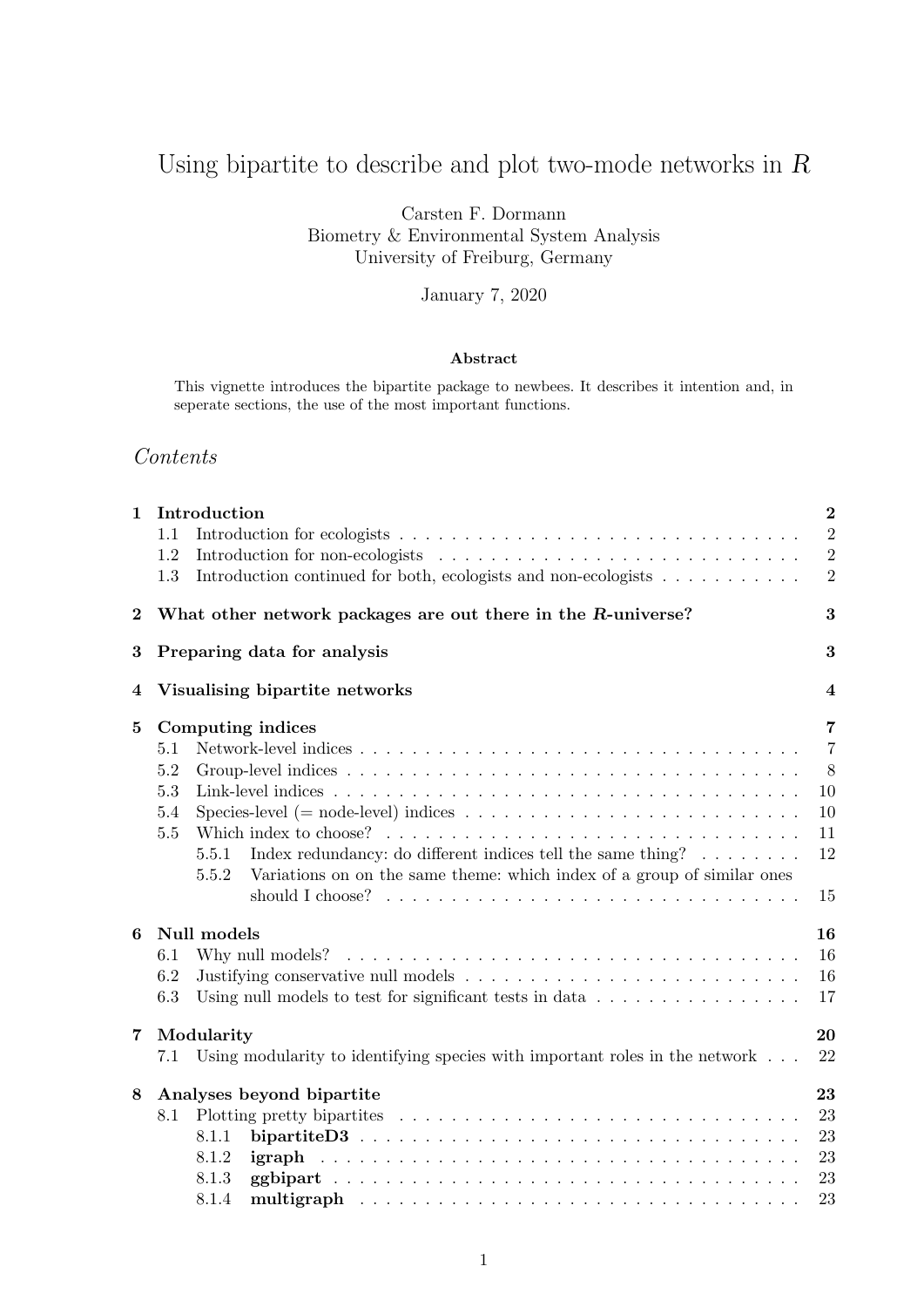| 8.2                 |    |
|---------------------|----|
|                     |    |
|                     |    |
|                     |    |
| <b>Bibliography</b> | 24 |
| Index               | 28 |
|                     |    |

# 1 Introduction

# 1.1 Introduction for ecologists

Many interactions between species are between distinct groups, such as pollinators and flowers, or herbivores and plants, or parasitoids and their hosts, or predators and their prey. When no information on interactions *within* groups is known, we have the case of a *bipartite* (a.k.a. "two-mode") network. In constrast, if every species could interact with every other, and we have (necessarily incomplete) information on these interactions, we have the case of a "unipartite" or "one-mode" network (think: food web).

# 1.2 Introduction for non-ecologists

In mathematics, there is a field called "graph theory", which describes/analyses/formalises "graphs" and the operations among them. A graph consists of *nodes* and *edges* (which are the links between nodes). A node can be something like an airport with edges being the flights between them; a power grid of power plants and energy consumers, with the power lines being the edges; a list of industry "leaders" and the edges representing financial ties between them; or, e.g. in ecology, a list of species, with edges representing trophic relationships, i.e. who eats whom.

When the nodes are grouped into two distinct sets, with no (known or quantified) interactions *within* a set, then we call it a bipartite network ("two parts", a.k.a. "two-mode" network). In our examples these could be airports of different continents (and no intracontinental flights are in our data base); power plants and energy consumers; industry executives and companies (where an executive can sit in the board of different companies); or pollinators and plants.

# 1.3 Introduction continued for both, ecologists and non-ecologists

This vignette tries to illustrate and explain a package that deals almost exclusively with *bipartite* networks!

The typical tasks we want to carry out are

- 1. visualise the network;
- 2. compute network indices to summarise its structure;
- 3. statistically test for differences between networks;
- 4. statistically test for differences between observed and random networks.

bipartite aims to facilitate this steps. This vignette aims to facilitate the use of bipartite. We shall try to predominantly use the technical terms ("node" and "edges"), but our examples will be from the ecological realm, where nodes are (typcially) species, and edges are typically called "links", which in fact are observed (or assumed) ecological interactions (such as pollination, predation, dispersal). Apologies for shifting between these two for easier access!

Also, as ecologists we are not"graph theoreticians"or mathematicians. Often, in the ecological literature, mathematical terms are used to elevate the status of the author, at no benefit to the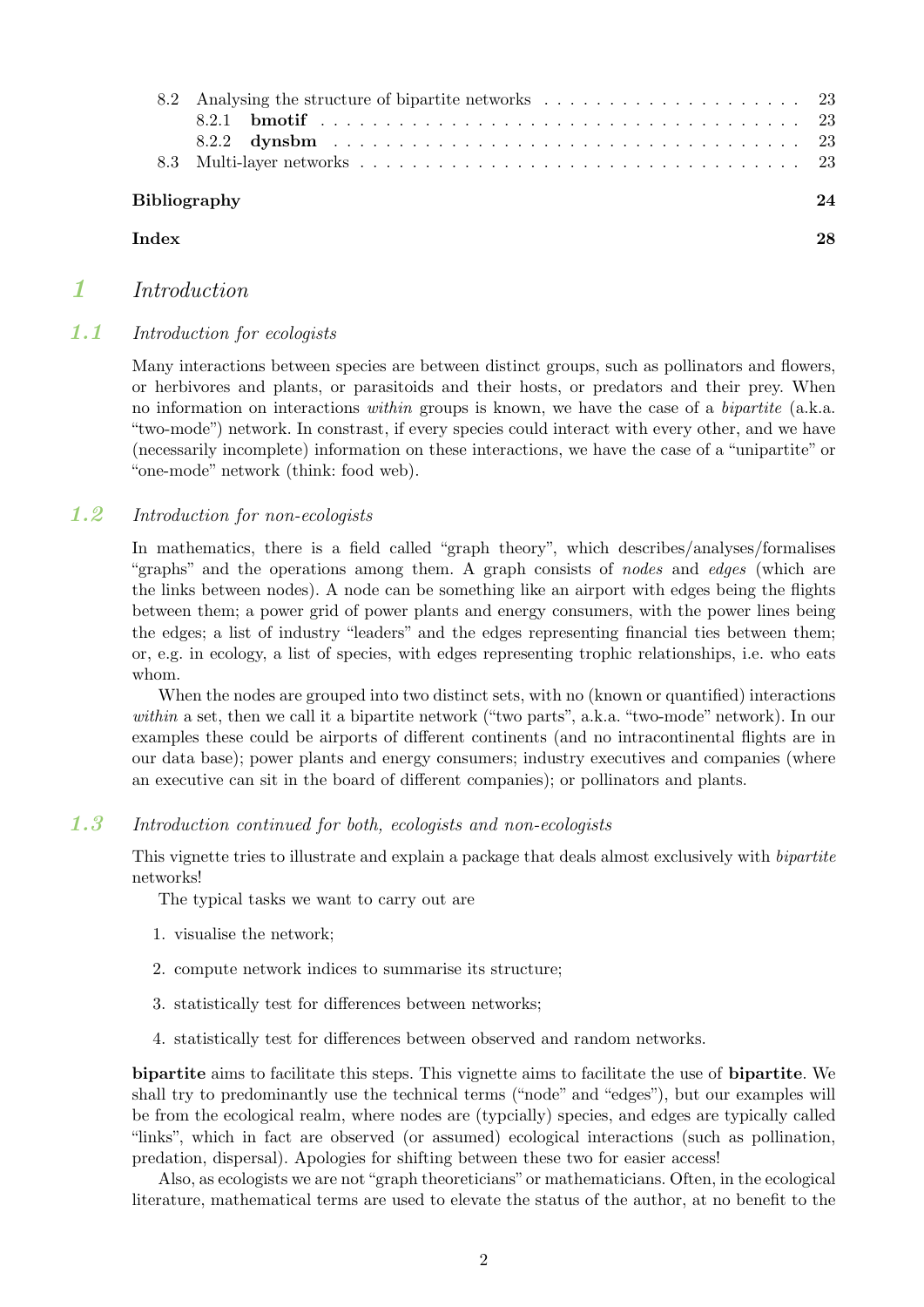analysis or to the reader. We are hesitant to use pretend-mathematics, at the risk of sounding daft to a person familiar with graph theory.

Of course, we don't mind if this documented would be cited, e.g. as Dormann (2019). Alternatively, you can always cite our work on this subject, inevitably also using (some functionality of) bipartite (Dormann *et al.*, 2008, 2009; Dormann, 2011; Dormann & Strauß, 2014; Dormann  $et \ al.,\ 2017; \ Dorman \ \& \ Blüthgen, \ 2017)!$ 

# 2 What other network packages are out there in the R-universe?

Before going through what **bipartite** offers, we shall briefly list what other packages in this direction can do for you:

There are several open-source packages devoted to the analysis of networks and food webs, but only few addressing bipartite networks explicitly. Of these, bipartite provides the most extensive set of features, both for plotting, computing indices, and for null models. For the sake of completeness, here are some other  $R$  packages we are aware of for handling bipartite networks (in alphabetical order):

AnnotationDbi for handling bimaps and annotation maps:

biGraph discontinued and archived:

bipartiteD3 interactive visualisation of bipartite networks;<sup>2</sup>

bmotif for counting "motifs" in bipartite networks;

econullnetr seems to be largely a wrapper for bipartite;

igraph provides functionalities for one-mode networks, quite a bit of plotting options, too;

HiveR for fancy "hive" plots;

#### latentnet

- sna provides many traditional one-mode metrics, from a "social network analysis" perspective; in a way the bigger brother of bipartite;
- statnet a set of largely one-mode network packages, includes ergm, networksis, statnet.common, tergm;
- tnet, some functions of which were lifted to bipartite (thanks to Tore for allowing that!);
- vegan for various analyses of a community matrix, including null models and nestedness computations;
- WGCNA designed for gene assays, has a small set of indices and options overlapping with those of bipartite;

# 3 Preparing data for analysis

Most functions in bipartite require the same type of input structure: an adjacency matrix of what-interacts-with-what, for short called "web". Raw data often start as tables of individual observations, e.g. one column containing the name of the species in the first level, another column the name of the species in the other level with which it interacts. Occasionally a third column records the number of interactions for this pair, or a weight. Also, several networks may be included into this table, so another column would provide a web-ID (e.g. a name of the site or

<sup>&</sup>lt;sup>1</sup>This is like a mini-CRAN-task view.

 $2<sup>2</sup>$ And no, this is not a typo, it is "D3", which apparently is a JavaScript library for "data-driven documentation"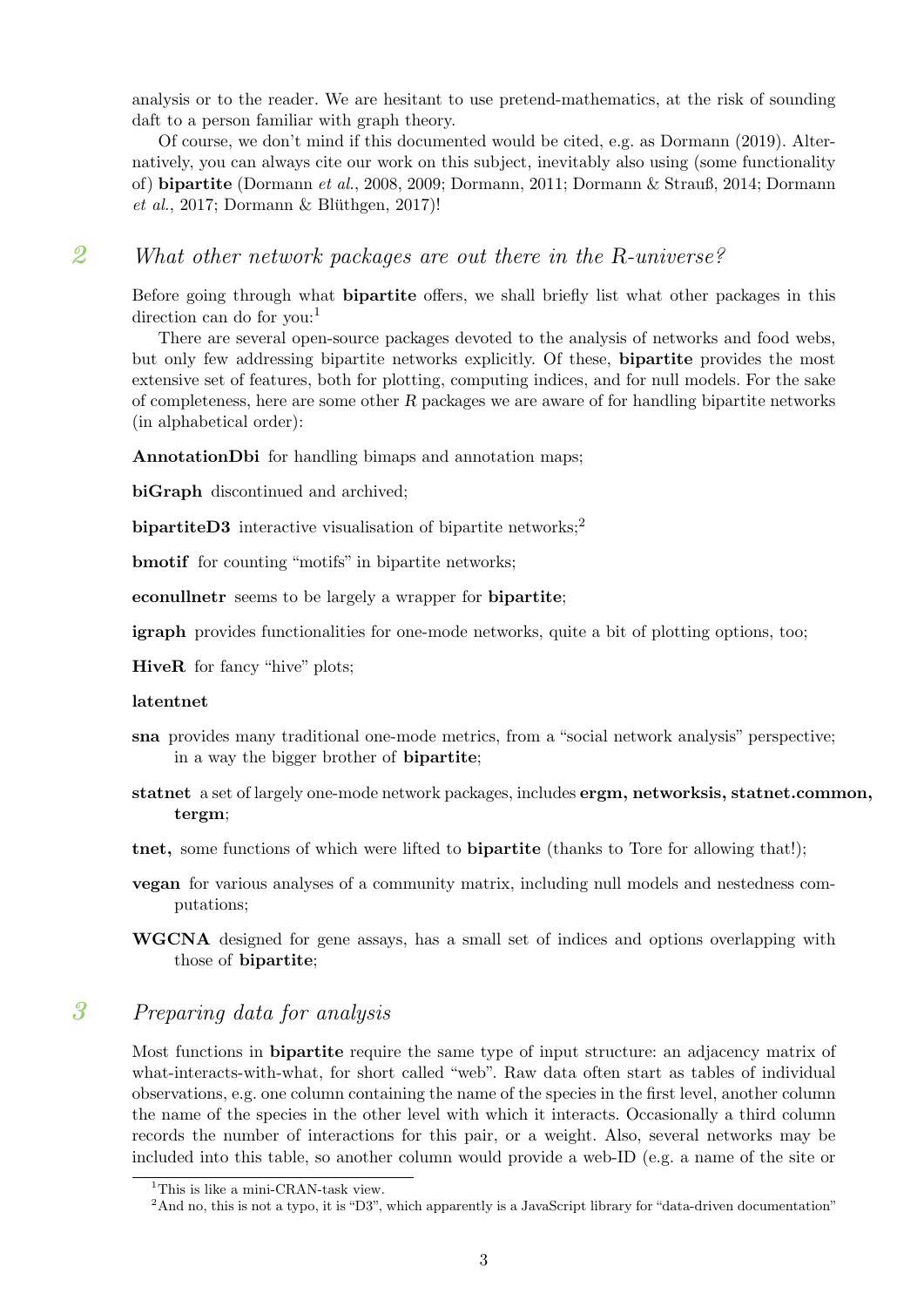the web itself). The function frame2webs is a little convenience function to convert such tables into one or more webs. Its output is a list or an array of webs in the appropriate format for further analysis.<sup>3</sup>

Most other packages (R or otherwise) are based on one-mode representations of networks. The typical input file would be a so-called edge list, simply listing in two columns (plus an optional weights column) what interacts with what (see below). The function as.one.mode transforms bipartite "webs" into edge lists to be used e.g. in Pajek or by sna or tnet. Notice that there are different projections from bipartite (two-mode) to one-mode (as detailed in the help to as.one.mode).<sup>4</sup>

Now, before any further talk, let's start by loading the package:

*> library(bipartite)*

### 4 Visualising bipartite networks

A useful first step in the analysis of bipartite networks is to plot it. To do so, bipartite offers two main functions, plotweb and visweb. They produce a bipartite graph (e.g. Fig. 1 top) and a prettified version of the adjacency matrix (Fig. 1 bottom), respectively (Motten, 1982). Both offer a wide range of options to change sizes, colours and placement of labels. Please run example code for these functions to get a feeling for their abilities (and hopefully you're impressed).<sup>5</sup>

*> par(xpd=T)*

- *> plotweb(motten1982)*
- *> visweb(motten1982)*

If these options are still not sufficient, and you want more customisation, such as side-by-side plotting of several networks, please check out the bipartiteD3, which provides the power of the "D3" library of JavaScript.<sup>6</sup> Note that D3 makes *interactive* figures, so on mouse-over the figures change. While not a feature useful for publication in the current standard, it adds 21st century appeal to such graphs.

The function plotPAC visualises (Fig. 2) a very special idea: the potential for apparent competition (Morris *et al.*, 2005). The idea is that every parasitoid emerging from a host can attack another species. Thus, the more individuals emerge from a host, the larger is the potential for these to reduce the competition between hosts, as long as they choose their prey equiprobable. Pretty as it may be, its current value is highest for host-parasitoid networks, so the plot employing a pollination network is for illustration only.

*> plotPAC(PAC(motten1982), outby=0.9)*

We can also visualise communities within the network by computing its modularity and then plotting the result, using the functions computeModules and plotModuleWeb, respectively (Fig. 3).

*> mod <- computeModules(motten1982)*

```
> plotModuleWeb(mod)
```
To visualise either level separately projected into one-mode mode, we have to employ a different package, for example sna (Butts, 2013). We can do the projection on the fly, though. For networks with even a moderate number o species, such plots can become rather obtuse and uninformative  $(Fig. 4 top).$ 

 $3$ webs2array can also make an array of previously separate webs, padding non-overlapping species with zeros. <sup>4</sup>The function sortweb allows a sorting of the matrix by marginal totals or by a user defined sequence. This

may indeed be a handy function when customising the plotting later on. The example networks in **bipartite** are typically sorted in decreasing order.

 $5$ The additional function plotweb2 is still a bit experimental but allows to combine several bipartite plots into a stack of tripartite, quadripartite, pentapartite etc. graphs. See the examples in the function's help page for illustration.

<sup>&</sup>lt;sup>6</sup>The package explicitly links to "our" bipartite, although I think it is largely independent of it, and actually very nice!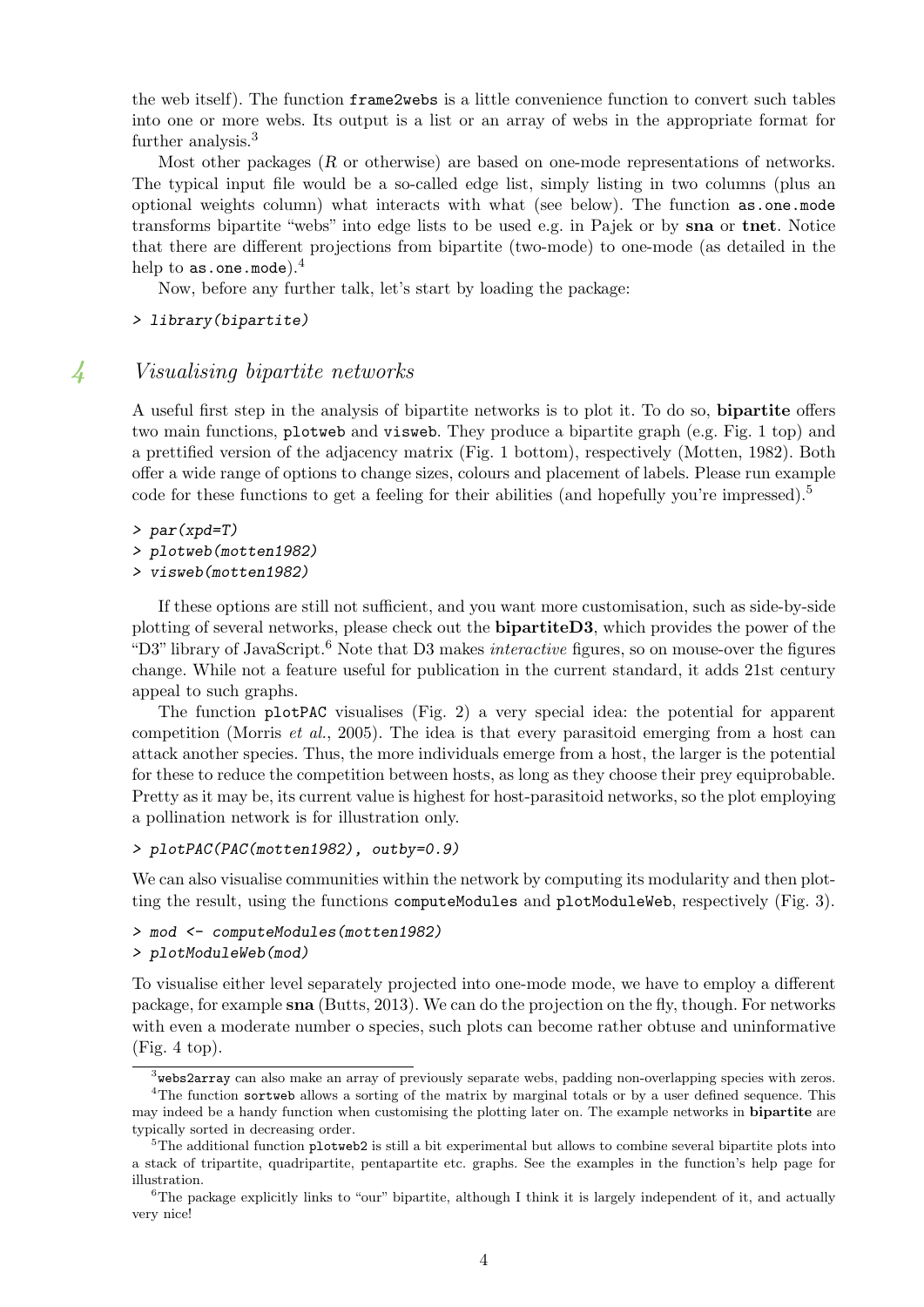

Figure 1: A bipartite graph of Motten's (1982) pollination network (*top*) and a visualisation of the adjacency matrix (*bottom*). The darker a cell is represented, the more interactions have been observed. By default, plotweb minimises overlap of lines and visweb sorts by marginal totals.



Figure 2: A PAC-plot of Motten's 1982 pollination network. Lines connect plants potentially visited next by a pollinator. Line width is proportional to probability, which is very similar in this example. See help of *plotPAC* for details on plotting and meaning.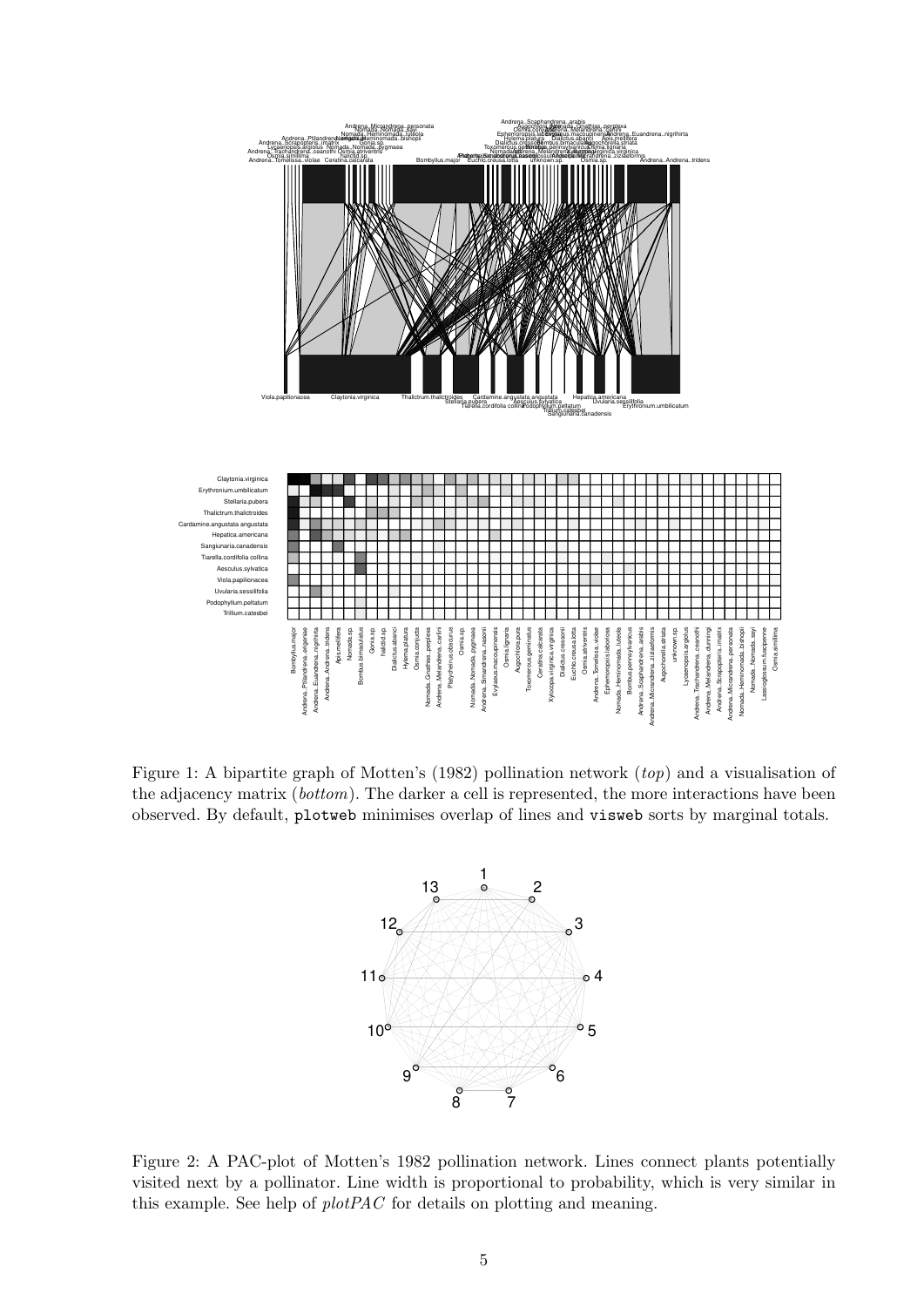

Figure 3: The adjacency matrix of Motten's (1982) pollination network, organised into modules.



Figure 4: Plots of one-mode projections of Motten's (1982) pollination network. Pollinators in red (*top*), plants in green (*bottom*). Note that these plots are point-symmetrically variable, hence every plot will look somewhat different.

```
> par(mfrow=c(1,2), xpd=T)
> gplot(as.one.mode(motten1982, project="higher"),
+ label=colnames(motten1982), gmode="graph",
+ label.cex=0.6, vertex.cex=2)
> gplot(as.one.mode(motten1982, project="lower"),
+ label=rownames(motten1982), gmode="graph",
+ label.cex=0.6, vertex.cex=2, vertex.col="green")
```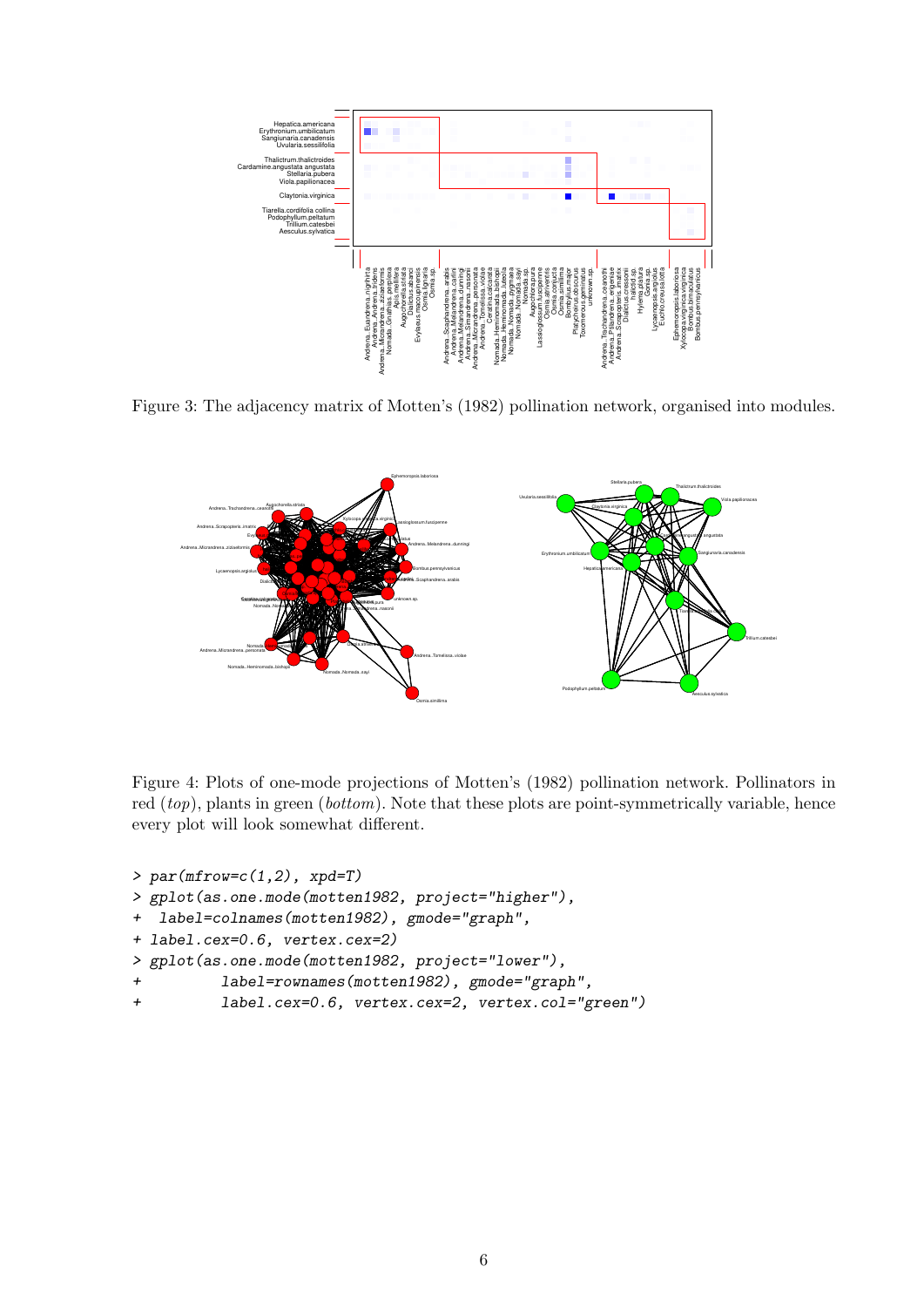# 5 Computing indices

Network indices are primarily that: metrics to quantify an aspect of the network. Each may have a justification, a purpose, but the information in a matrix is only finite. As a consequence, network indices are highly correlated. There is thus no point in computing all indices in the book; rather should we consider very carefully what we want to test with the data and select one (or a few) indices to do so.

The bipartite-package offers itself to data dredging: with one function one can compute dozens of indices, certainly some of them will be significantly correlated with whatever we want to test. While analyses are commonly carried out in this way, this is obviously statistically inappropriate. Two issues are important here. One is that of multiple testing, and there are dozens of publications covering this issue. The other is an attempt to formalise one's expectation. Null models are one way to do so, in particular one's expectation of what a pattern is like in the *absence* of a process. This technical details of this topic are covered further below (section 6.3).

Indices (currently) come at the following hierarchical levels:

- 1. network-level (a single value, per index, for the entire network);
- 2. group-level (a value, per index, for each of the two groups);
- 3. link-level (a value, per index, for each edge  $=$  link);
- 4. node-level (a value, per index, for each node = species); and
- 5. species-level (a value, per index, for each species).

# 5.1 Network-level indices

This set of indices is computed for the entire network. They are called using the function networklevel, which additionally (and conveniently) makes available all indices from the group level, too. Those restricted to the network-level are:

- 1. connectance, also called 'standardised number of species combinations' in biogeographic analyses (Gotelli & Graves, 1996; Dunne *et al.*, 2002);
- 2. web asymmetry, the balance of the number of species in the two levels (Blüthgen et al., 2007);
- 3. links per species;
- 4. number of compartments;
- 5. compartment diversity (Tylianakis *et al.*, 2007);
- 6. cluster coefficient, which will compute both the network-wide binary, one-mode-based cluster coefficient as well as those for each level,
- 7. nestedness, with the returned value indicating the 'temperature' of the matrix, which is low (0) for a perfectly nested matrix (Rodríguez-Gironés & Santamaría, 2006);
- 8. weighted nestedness, or more specifically 'weighted interaction nestedness estimator' (WINE), with 1 indicating perfected nestedness (thus exactly opposite to the previous index) (Galeano *et al.*, 2009);
- 9. weighted NODF, as an alternative measure of quantitative nestedness, automatically correcting for matrix filling and also indicating nestedness by values towards 1 (Almeida-Neto & Ulrich, 2011);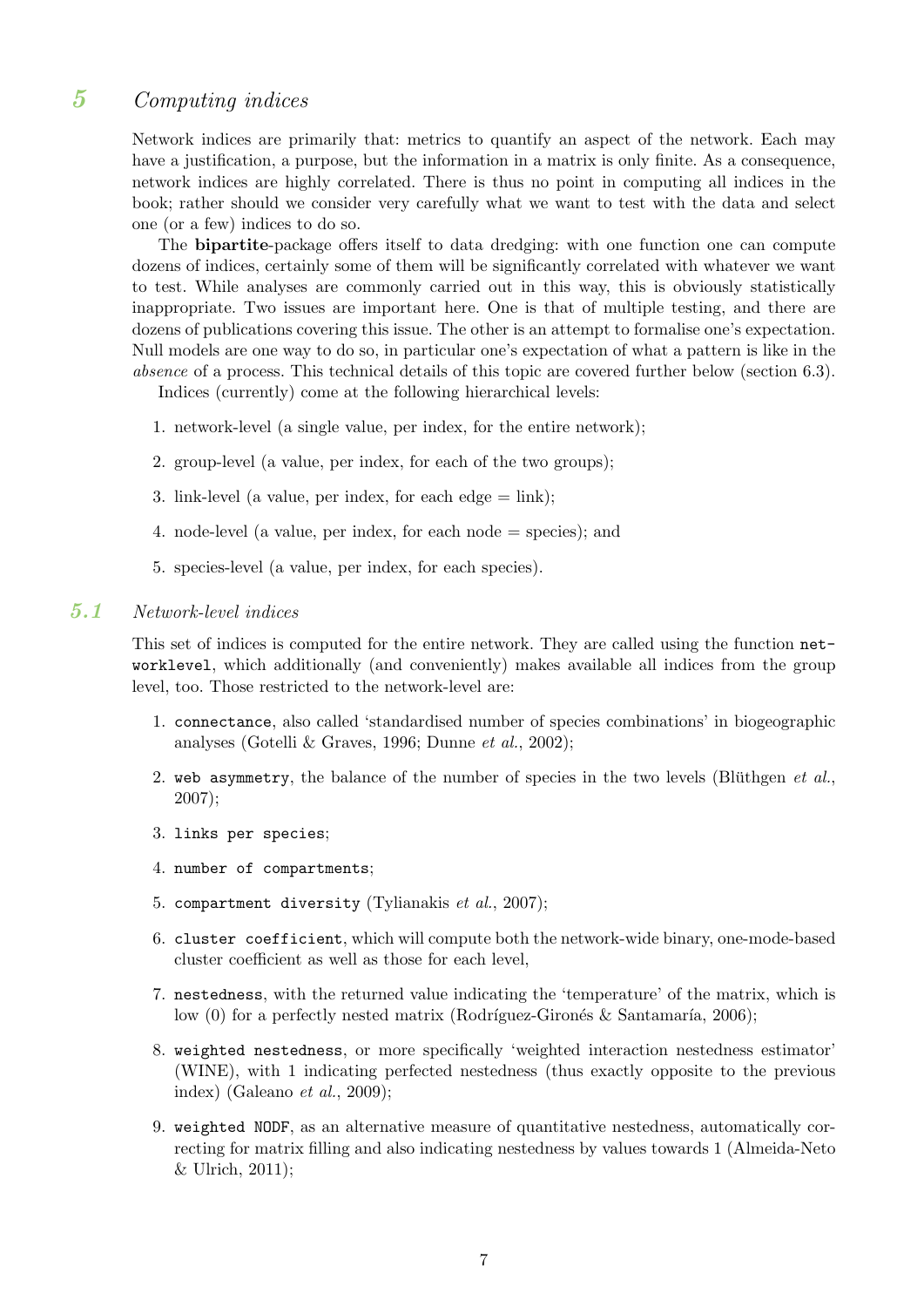- 10. interaction strength asymmetry (Blüthgen *et al.*, 2007) (or alternatively ISA or dependence asymmetry: Bascompte *et al.*, 2003), which quantify whether specialised species interact with generalised ones in the other level (or vice versa);
- 11. specialisation asymmetry (or alternatively SA), following the same idea as the previous, but this being based on species specialisation in  $d'$ ;
- 12. linkage density, marginal totals-weighted diversity of interactions per species (Bersier *et al.*, 2002);
- 13. Fisher alpha, diversity index based on fitting a Fisher-series (Fisher *et al.*, 1943);
- 14. interaction evenness quantifies how balanced the distribution of interactions is across species, based on Shannon's diversity (Tylianakis *et al.*, 2007);
- 15. Alatalo interaction evenness, as an alternative measure of interaction evenness, attempting to overcome some of the shortcomings of the previous, Shannon's, version (Alatalo, 1981; Müller *et al.*, 1999);
- 16. Shannon diversity;
- 17. H<sub>2</sub>, network-wide specialisation index  $H'_{2}$  (Blüthgen *et al.*, 2006).

Similarly to the previous sets of indices, several options are available to fine-tune those in networklevel:

```
> networklevel(bezerra2009, index=c("ISA", "weighted NODF", "Fisher alpha"),
+ SAmethod="log")
```
weighted NODF interaction strength asymmetry 5.717160e+01 8.842823e-05 Fisher alpha 8.793400e+00

# 5.2 Group-level indices

Indices that can be computed for each group separately are collected in the function grouplevel.<sup>7</sup> Quite a few of these indices are aggregates from the species level (e.g. by averaging species' degrees), in which case the mean is weighted by the number of observations of each species, thus giving more weight to species for which information is more reliable.<sup>8</sup> Others are biogeographic indices which change their value when the matrix is inverted (i.e. when a group changes from "species" to "islands"). The following indices are implemented:

- 1. number of species in the respective trophic level;
- 2. mean number of links;
- 3. mean number of shared partners (Roberts & Stone, 1990; Stone & Roberts, 1992);
- 4. cluster coefficient, which supposedly informs us whether a network has 'small world' properties (Watts & Strogatz, 1998);
- 5. weighted cluster coefficient, which takes into account the number of interactions and is a properly derived bipartite version of the previous one-mode cluster coefficent above (Opsahl, 2010);

 $7$ If network-level indices are also desired, all indices in grouplevel are also accessible through networklevel, see below.

<sup>8</sup>The weighting can be switched off by stating weighted=FALSE.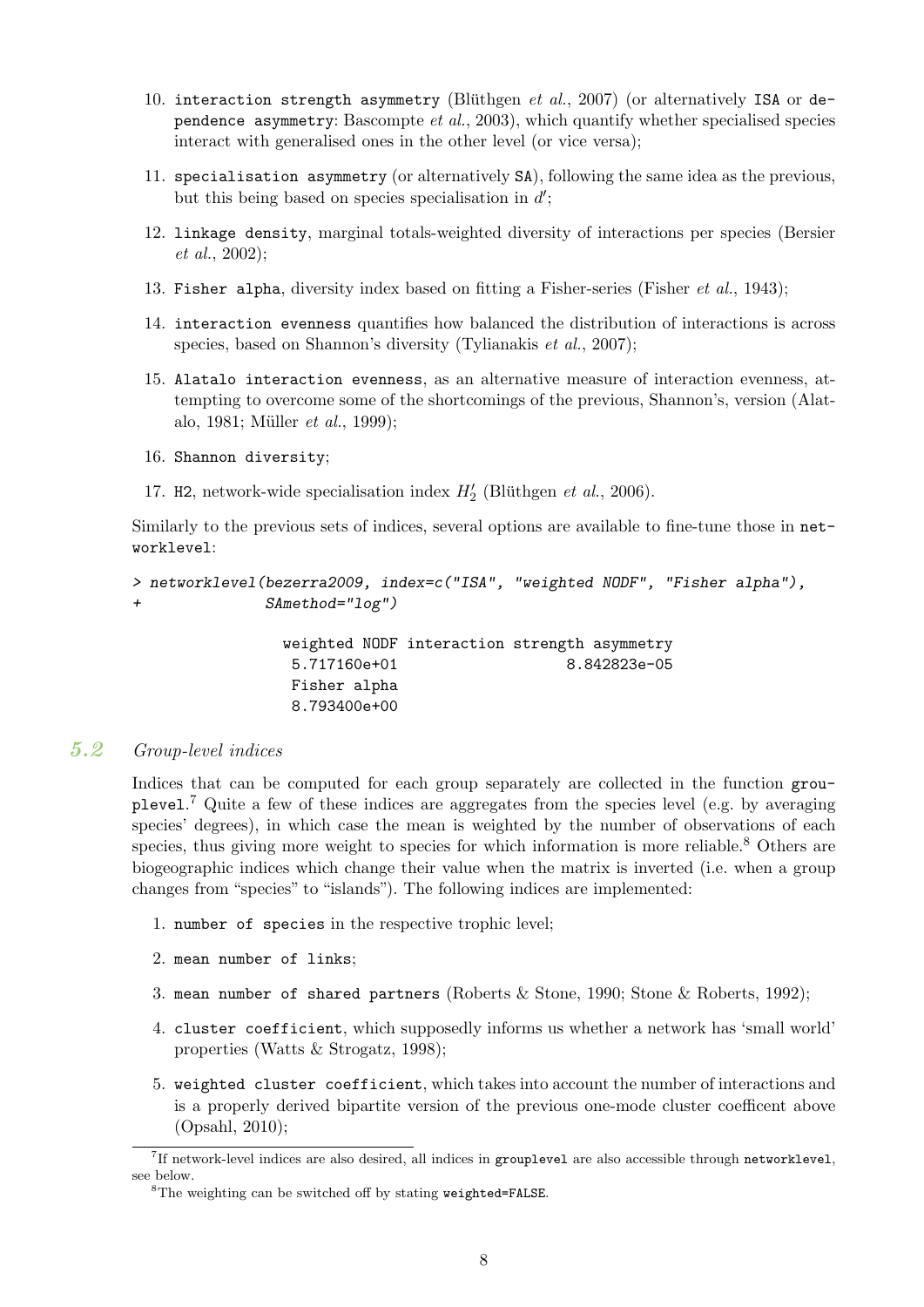- 6. togetherness as the mean number of co-occurrences across all pairwise species combinations (Stone & Roberts, 1992);
- 7. C score, or 'checkerboardness', which averages the number of instances of 01/10-patterns (i.e. exclusive occurrences) for all pairwise species combinations (Stone & Roberts, 1990);
- 8. V ratio, the variance ratio of species numbers to interaction numbers within species of a level (Schluter, 1984);
- 9. discrepancy, the number of links one would have to move to achieve perfect nestedness (Brualdi & Sanderson, 1999);
- 10. degree distribution, fitting an exponential function and (truncated) power laws(Jordano *et al.*, 2003);
- 11. extinction slope, with different options for the extinction sequence (Memmott *et al.*, 2004);
- 12. robustness, the area under the extinction curve (Burgos *et al.*, 2007);
- 13. niche overlap, with options for distance metrics (Pielou, 1972; Hurlbert, 1978);
- 14. generality (for the higher trophic level) or vulnerability (for the lower one) (Bersier *et al.*, 2002);
- 15. partner diversity, simply the mean Shannon diversity of interactions of each species in a level;
- 16. effective partners as before, but as the exponent of the base to which Shannon was computed (typically e or 2) (Jost, 2006);
- 17. fd (or alternatively functional diversity), which is similar to niche overlap but computed as branch length of a cluster diagram of dissimilarity of resource use (Devoto *et al.*, 2012).

As in the case of species-level indices, some allow for normalisation (between 0 and 1), others for different basis to the logarithm or similar tuning. A typical call to grouplevel will thus comprise the list of desired indices<sup>9</sup> and their options, as well as the level(s) for which the computation shall be carried out:

```
> grouplevel(bezerra2009, level="both", index=c("mean number of links", "weighted
       + cluster coefficient", "effective partners", "niche overlap"), dist="bray")
```

|               | niche.overlap.HL                                                                              |
|---------------|-----------------------------------------------------------------------------------------------|
| 7.0975057     | 0.2824538                                                                                     |
| generality.HL | vulnerability.LL                                                                              |
| 8.0590841     | 5.6963672                                                                                     |
|               | mean.number.of.links.HL mean.number.of.links.LL<br>9.9502551<br>niche.overlap.LL<br>0.4795595 |

The LL and HL behind each index indicate that it was computed for the lower and higher level, respectively. A relatively comprehensive comparison of network-level indices (Dormann *et al.*, 2009), including some at the group level, has shown substantial redundancy among these indices, and few of them have a sound theoretical basis.

 $^{9}$ Or alternatively the argument index="ALL".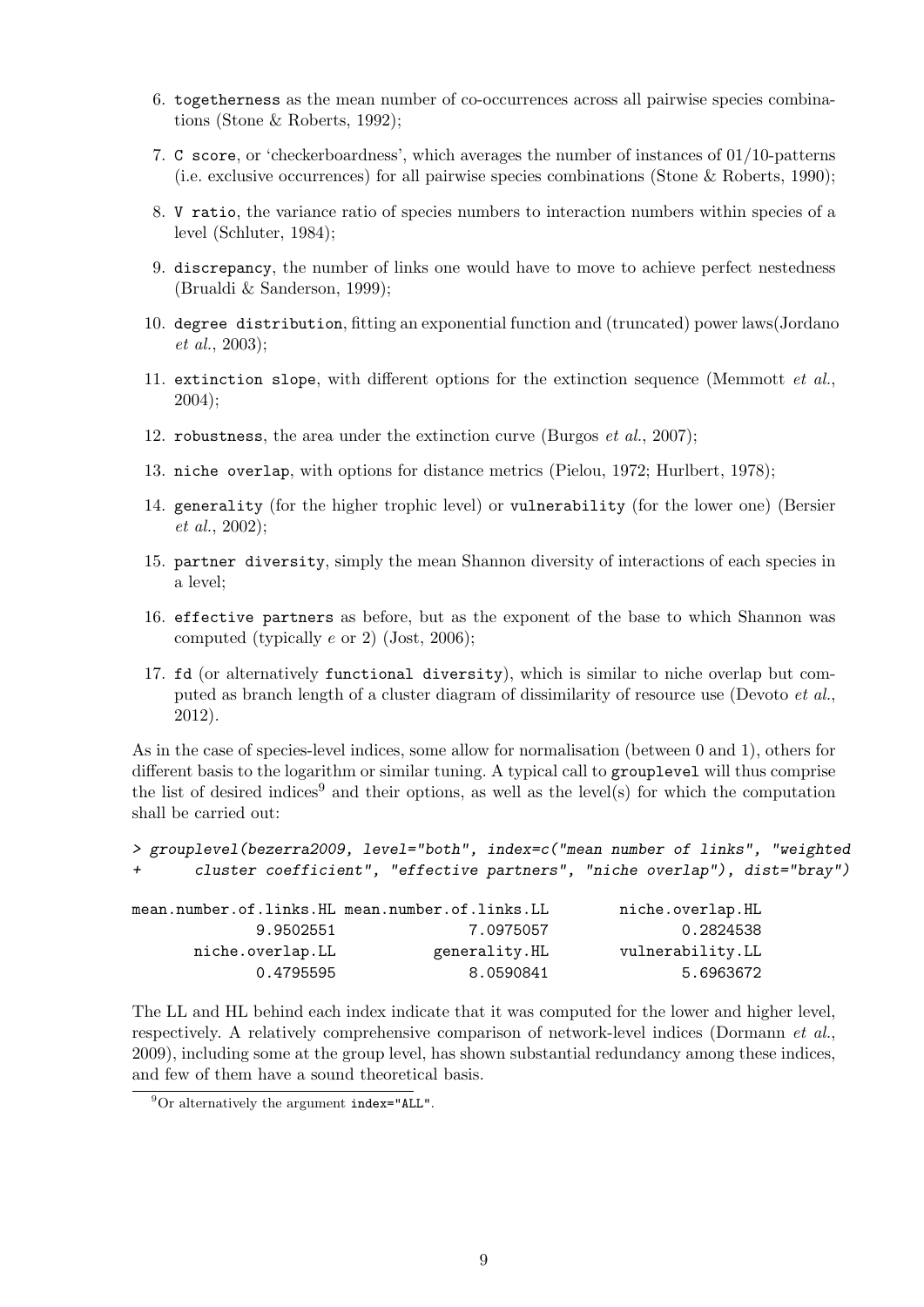### 5.3 Link-level indices

At the moment, only few indices have been investigated at the level of the individual link (i.e. the cell of a network matrix):

- 1. dependence (i.e. the relevance of each species for the other level: Bascompte *et al.*, 2006) one matrix for each level;
- 2. endpoint degree (i.e. product of degrees of species linked by this cell: Barrat *et al.*, 2004).

It is employed by simply applying it to the network under consideration and selecting the index desired:

```
> str(linklevel(bezerra2009, index=c("dependence", "endpoint")))
```

```
List of 3
```

```
$ HL dependence: num [1:13, 1:13] 0.193 0.131 0.056 0.108 0.105 ...
 ..- attr(*, "dimnames")=List of 2
 .. ..$ : chr [1:13] "Diplopterys.pubipetala" "Byrsonima.gardnerana" "Banisteriopsis.muri
 .. ..$ : chr [1:13] "Centris.aenea" "Centris.fuscata" "Centris.caxiensis" "Centris.tarsa
$ LL dependence: num [1:13, 1:13] 0.2415 0.2238 0.0997 0.2474 0.2632 ...
 ..- attr(*, "dimnames")=List of 2
 .. ..$ : chr [1:13] "Diplopterys.pubipetala" "Byrsonima.gardnerana" "Banisteriopsis.muri
 ....$: chr [1:13] "Centris.aenea" "Centris.fuscata" "Centris.caxiensis" "Centris.tars
$ endpoint : num [1:13, 1:13] 117 78 156 104 91 65 52 26 52 52 ...
 ..- attr(*, "dimnames")=List of 2
 .. ..$ : chr [1:13] "Diplopterys.pubipetala" "Byrsonima.gardnerana" "Banisteriopsis.muri
 ....$: chr [1:13] "Centris.aenea" "Centris.fuscata" "Centris.caxiensis" "Centris.tars
```
This function is so rudimentary, and its output so disproportionally voluminous, that it is not worth going into further details here and use str to only show the structure of the output.

### 5.4 Species-level  $(= node-level)$  indices

The (growing) list of indices computable for each species in the network comprises (the index name to be used in the call is given in typewriter font):

- 1. degree, i.e. the number of links of each species,
- 2. normalised degree for a normalised version of degree (Martín González *et al.*, 2010),
- 3. species strength as sum of dependencies for each species (Bascompte *et al.*, 2006),
- 4. nestedrank as rank in a nested matrix (Alarcón *et al.*, 2008),
- 5. interaction for interaction push/pull (a version of dependence asymmetry), (Vázquez *et al.*, 2007),
- 6. PDI for Paired Differences Index (Poisot *et al.*, 2011b,a),
- 7. resource range for Schoener's index of unused resources (Schoener, 1989),
- 8. species specificity (or coefficient of variation of interactions) (Julliard *et al.*, 2006; Poisot *et al.*, 2012),
- 9. PSI for pollination service index (or pollinator support index, depending on the trophic  $level$ ,  $10$

 $10$  devised by the author with Nico Blüthgen and Bernd Gruber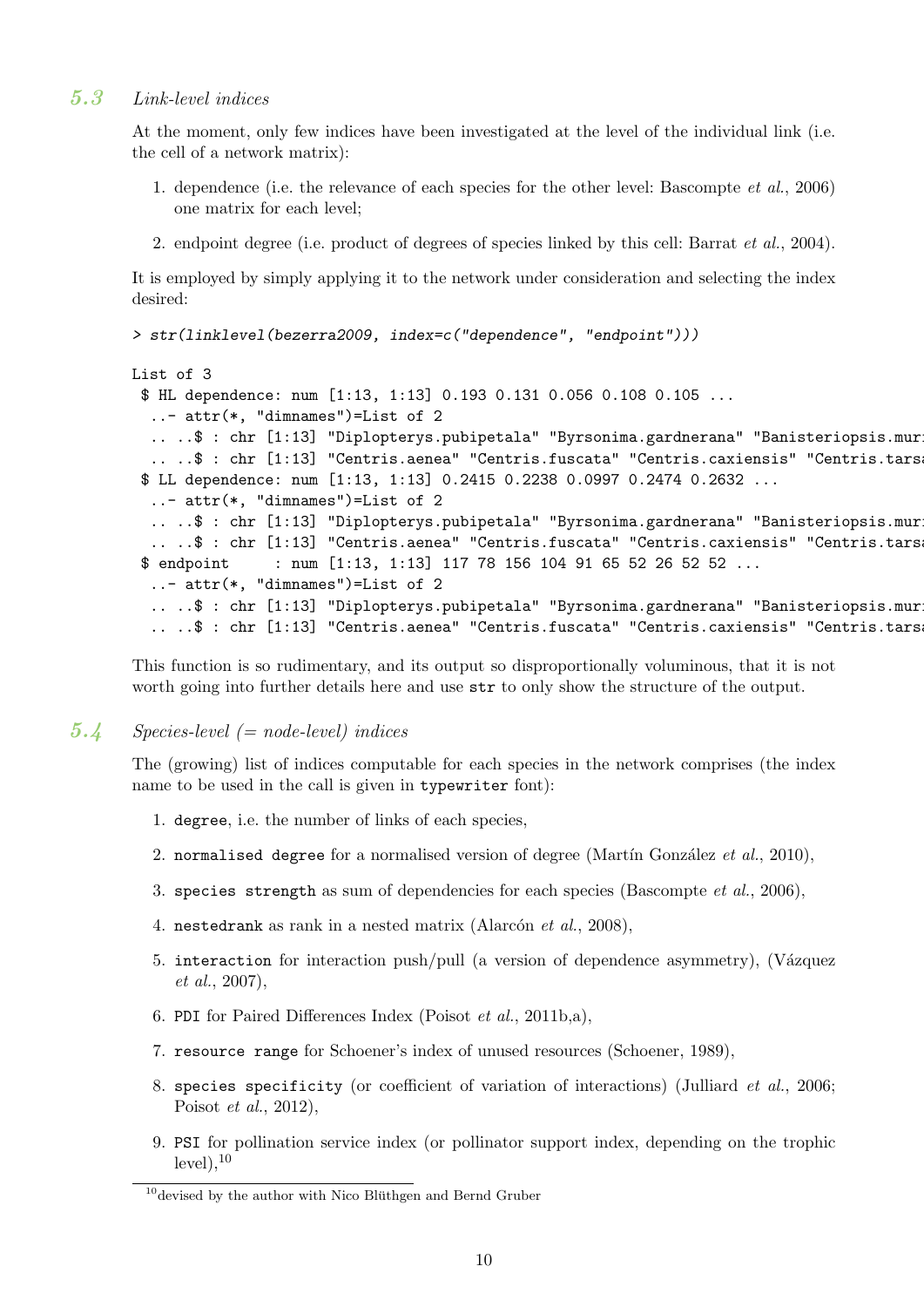- 10. NS for node specialisation index (Dalsgaard *et al.*, 2008),
- 11. betweenness for betweenness (Borgatti & Everett, 1997),
- 12. closeness (both automatically also return their weighted counterparts proposed by Tore Opsahl in package tnet),
- 13. Fisher for Fisher's alpha as a measure of diversity (Fisher *et al.*, 1943),
- 14. diversity for Shannon diversity of interactions of that species,
- 15. effective partners for the effective number of interacting partners (Bersier *et al.*, 2002),
- 16. proportional generality for a quantitative version of normalised degree, $^{11}$
- 17. proportional similarity as specialisation measured as similarity between use and availability (Feinsinger *et al.*, 1981),
- 18. d for Blüthgen's discrimination/selectivity index  $d'$  (Blüthgen  $et$   $al., 2006$ ).

Some of them allow for normalisation (between 0 and 1), others for different basis to the logarithm or similar tuning. A typical call to specieslevel will thus comprise the list of desired indices<sup>12</sup> and their options, as well as the level(s) for which the computation shall be carried out:

```
> specieslevel(bezerra2009, level="lower", index=c("normalised degree", "PDI",
        + "effective partners"), PDI.normalise=F)
```

|                            | normalised.degree   |          | PDI effective.partners |
|----------------------------|---------------------|----------|------------------------|
| Diplopterys.pubipetala     | 0.6923077 1010.0000 |          | 7.437631               |
| Byrsonima.gardnerana       | 0.4615385 1939.6667 |          | 3.819660               |
| Banisteriopsis.muricata    | 0.9230769           | 657,0000 | 9.191488               |
| Heteropterys.sp1           | 0.6153846           | 570.3333 | 6.278285               |
| Heteropterys.sp2           | 0.5384615           | 567.3333 | 5.865968               |
| Dicella.bracteosa          | 0.3846154           | 429.0000 | 4.582040               |
| Carolus.chasei             | 0.3076923           | 513.6667 | 3.751208               |
| Stigmaphyllon.paralias     | 0.1538462           | 774.0000 | 1.944388               |
| Banisteriopsis.stellaris   | 0.3076923           | 245.6667 | 3.787887               |
| Banisteriopsis.schizoptera | 0.3076923           | 189.0000 | 3.822392               |
| Stigmaphyllon.auriculatum  | 0.3076923           | 204.3333 | 3.687447               |
| Stigmaphyllon.ciliatum     | 0.2307692           | 238,0000 | 2.937197               |
| Janusia.anisandra          | 0.2307692           | 220.3333 | 2.813322               |

A relatively comprehensive comparison of species-level indices of specialisation, Dormann (2011) has shown substantial redundancy among these indices, and only few of them have a sound theoretical basis (Poisot *et al.*, 2012).

### 5.5 Which index to choose?

Different indices were invented ("developed") for different purposes. However, for most indices, it has not been demonstrated that they actually achieve what their inventor had in mind. Most commonly indices quantify a specific pattern which may have come about by a whole variety of different causes. Take, for example, connectance, i.e. the proportion of possible links actually recorded. Low connectance may be caused by high specialisation or by low sampling intensity. The same holds true for a species' degree, which (typically) increases with sampling effort as well as generalisation. For the choice of an index this means that we cannot solely rely on what

 $11$ devised by Jochen Fründ

 $12$ Or alternatively the argument index="ALL".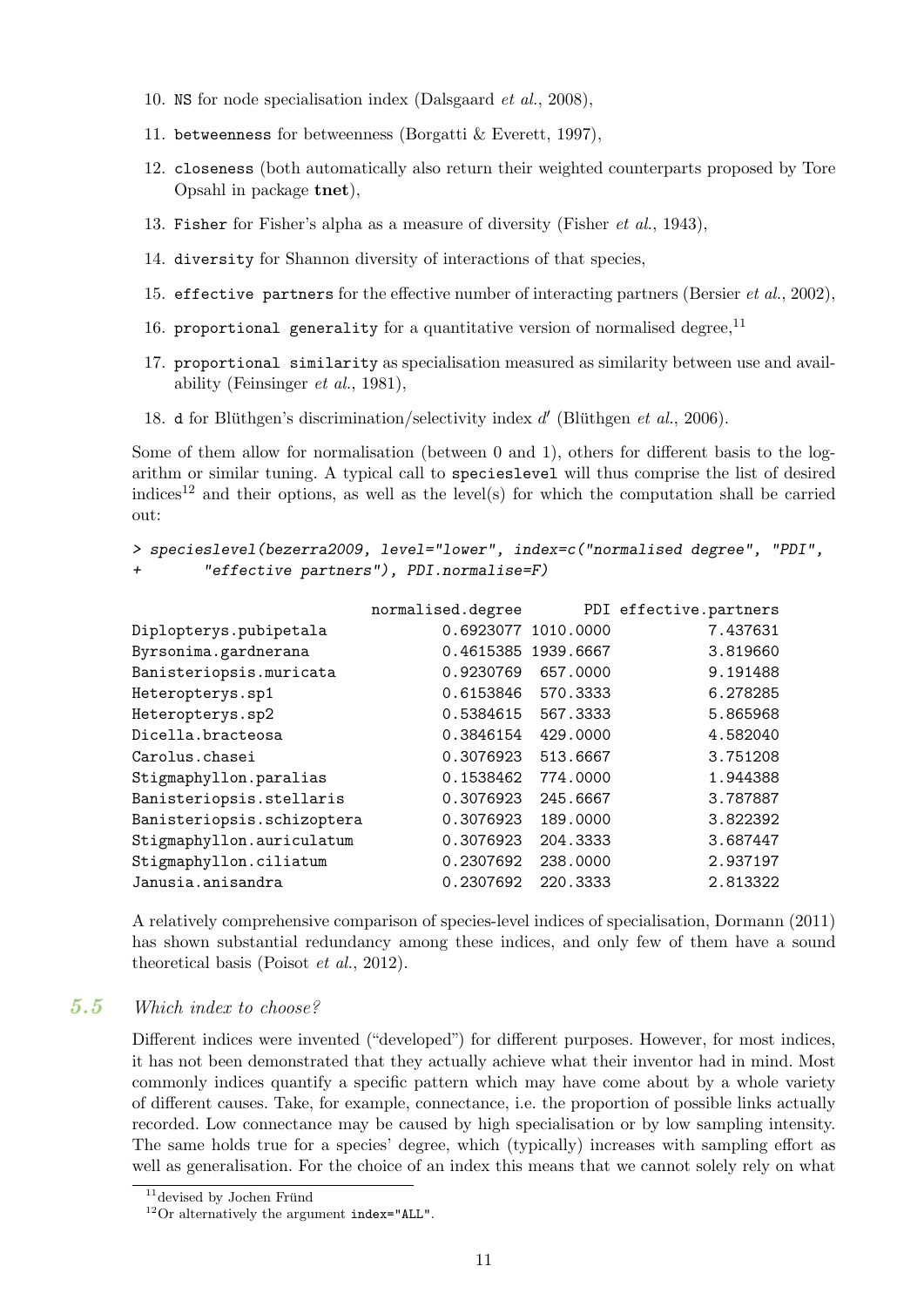| Table 1: Binary-quantitative pairs of network indices. Note: Most quantitative indices can also |              |  |  |  |
|-------------------------------------------------------------------------------------------------|--------------|--|--|--|
| be computed on binary networks. That does not make them a quantitative measure!                 |              |  |  |  |
| binary                                                                                          | quantitative |  |  |  |
|                                                                                                 |              |  |  |  |

|                             | DHIAI V                 | чианныан ме                                    |
|-----------------------------|-------------------------|------------------------------------------------|
| network level   connectance |                         | $H_2'$                                         |
|                             | links per species       | linkage density                                |
|                             | nestedness              | weighted NODF, wine                            |
| group level                 | mean number of partners | effective number of partners                   |
| species level               | degree                  | species strength, effective number of partners |

the inventor has proposed this index to be good for, but we have to keep in mind that it may actually quantify several other things, too.

Apart from the different levels at which an index can quantify a network pattern (from the individual link to the entire network, as covered in sections 5.3–5.1), indices can be divided into those for binary and those for weighted data (called here binary and weighted indices, respectively). Binary indices only use the information of whether a link exists, while weighted indices additionally account for how strong a link is, as judged from the actual value in a network matrix.

Binary indices, by definition, use less information. It does not follow that they are thus more robust! In fact, Blüthgen  $(2010)$  argues the opposite, since only a weighted index can tell whether an observed value indicates specialisation or not.<sup>13</sup>

This, if two indices are available to quantify the same idea, one binary and one quantitative, one should generally choose the quantitative one. Rather than species degree, we should use species strength or linkage density. Table 5.5 depicts some such binary-quantitative index pairs.

In a nutshell: Quantitative indices make use of more information in the data. They are generally more advisable, although most of them also are strongly affected by sampling issues.

#### 5.5.1 Index redundancy: do different indices tell the same thing?

To visualise the similarity and possible redundancy of the different indices, they are computed for the networks in **bipartite** and summarised through a principal component analysis (see Fig. 5).

```
> web.names <- data(package="bipartite")$results[,3]
> data(list=web.names) #loads all webs
> # the next step takes around 10 minutes:
> netw.indic.webs <- t(sapply(web.names, function(x) networklevel(get(x),
+ index="ALLBUTDD")))
> PCA.out <- prcomp(netw.indic.webs[,-5], scale.=T)
> biplot(PCA.out, xpd=T, las=1)
> summary(PCA.out)
Importance of components:
                        PC1 PC2 PC3 PC4 PC5 PC6 PC7
Standard deviation 4.2780 3.6461 2.09732 1.84163 1.32612 1.09350 1.0375
Proportion of Variance 0.3979 0.2890 0.09562 0.07373 0.03823 0.02599 0.0234
Cumulative Proportion 0.3979 0.6869 0.78248 0.85621 0.89444 0.92044 0.9438
                         PC8 PC9 PC10 PC11 PC12 PC13 PC14
Standard deviation 0.81058 0.64158 0.62560 0.56960 0.49217 0.43179 0.36230
Proportion of Variance 0.01428 0.00895 0.00851 0.00705 0.00527 0.00405 0.00285
```
 $13$ Imagine two species, one with entries  $(1, 1)$ , the other with entries  $(1, 100)$ . A binary index would not be able to tell between them, while a quantitative would expose the second as far more specialised.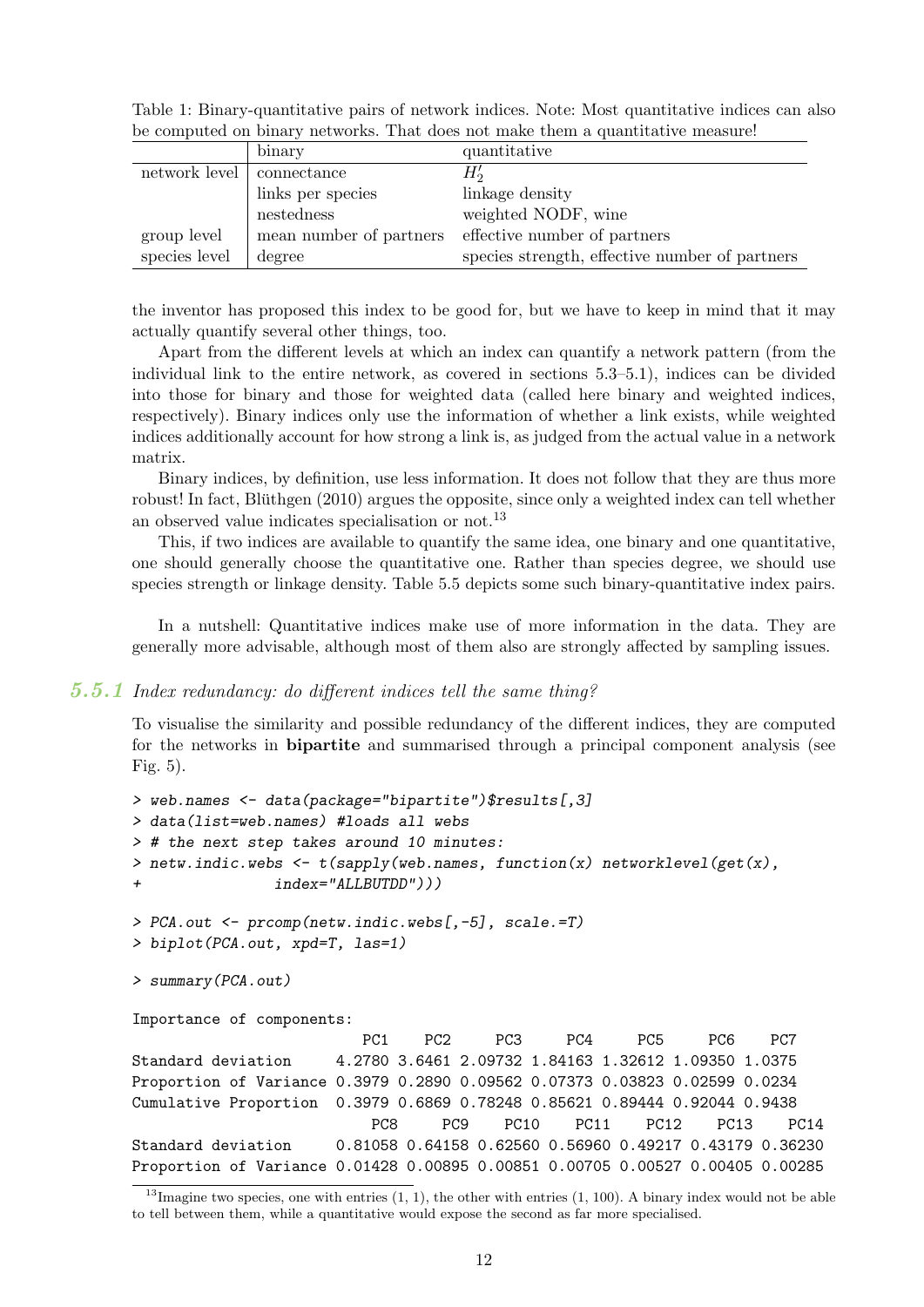| Cumulative Proportion 0.95812 0.96707 0.97558 0.98263 0.98789 0.99195 0.99480   |  |                               |  |      |
|---------------------------------------------------------------------------------|--|-------------------------------|--|------|
|                                                                                 |  | PC15 PC16 PC17 PC18 PC19 PC20 |  | PC21 |
| Standard deviation 0.26591 0.25249 0.2254 0.18080 0.11401 0.09049 7.038e-16     |  |                               |  |      |
| Proportion of Variance 0.00154 0.00139 0.0011 0.00071 0.00028 0.00018 0.000e+00 |  |                               |  |      |
| Cumulative Proportion 0.99634 0.99772 0.9988 0.99954 0.99982 1.00000 1.000e+00  |  |                               |  |      |

Apparently 40, 30 and 10% of the variation in indices can be partitioned to the first three axes. We can now investigate which indices load on the few axes:

*> round(PCA.out\$rotation[, 1:4], 3)*

|                                                                  | PC1 | PC <sub>2</sub>                   | PC <sub>3</sub> | PC4                             |
|------------------------------------------------------------------|-----|-----------------------------------|-----------------|---------------------------------|
| connectance                                                      |     | $0.177$ 0.147 -0.044              |                 | 0.025                           |
| web asymmetry                                                    |     | $-0.137 - 0.098 - 0.298$          |                 | 0.063                           |
| links per species                                                |     | $0.189 - 0.087 - 0.020$ 0.183     |                 |                                 |
| number of compartments                                           |     | $-0.147$ 0.005 0.167 $-0.051$     |                 |                                 |
| cluster coefficient                                              |     | $0.169$ $0.128$ $0.005$ $0.119$   |                 |                                 |
| nestedness                                                       |     | $-0.020$ $0.196$ $-0.004$ $0.305$ |                 |                                 |
| weighted nestedness                                              |     | $0.066 - 0.108 - 0.170 - 0.399$   |                 |                                 |
| weighted NODF                                                    |     | $0.193$ $0.068$ $-0.138$ $-0.182$ |                 |                                 |
| interaction strength asymmetry                                   |     | $-0.172$ 0.080 $-0.178$ $-0.028$  |                 |                                 |
| specialisation asymmetry                                         |     | $0.021$ $0.109$ $0.337$ $-0.096$  |                 |                                 |
| linkage density                                                  |     | $0.049 - 0.258 - 0.058 - 0.038$   |                 |                                 |
| Fisher alpha                                                     |     | $-0.041 - 0.246$ 0.045 $-0.053$   |                 |                                 |
| Shannon diversity                                                |     | $0.073 - 0.251$ 0.011 0.082       |                 |                                 |
| interaction evenness                                             |     | $0.179 - 0.078$ 0.012 0.102       |                 |                                 |
| Alatalo interaction evenness                                     |     | $0.076$ 0.159 0.143 -0.045        |                 |                                 |
| Н2                                                               |     | $-0.191$ $0.089$ $0.091$ $0.037$  |                 |                                 |
| number.of.species.HL                                             |     | $-0.048 - 0.249$ 0.026 $-0.062$   |                 |                                 |
| number.of.species.LL                                             |     | $-0.020 -0.256$ 0.121 $-0.038$    |                 |                                 |
| mean.number.of.partners.shared.in.HL  0.191 -0.032 -0.177  0.189 |     |                                   |                 |                                 |
| mean.number.of.partners.shared.in.LL                             |     | $0.218$ $0.042$ -0.049 -0.042     |                 |                                 |
| cluster.coefficient.HL                                           |     | $0.189$ $0.093$ $-0.001$ $-0.036$ |                 |                                 |
| cluster.coefficient.LL                                           |     | $0.155$ $0.085 -0.285 -0.009$     |                 |                                 |
| weighted.cluster.coefficient.HL                                  |     | $0.150 - 0.122 - 0.189$ 0.162     |                 |                                 |
| weighted.cluster.coefficient.LL                                  |     | $0.212 - 0.040$ 0.035 0.145       |                 |                                 |
| niche.overlap.HL                                                 |     | $0.045$ $0.142$ $-0.287$ $-0.272$ |                 |                                 |
| niche.overlap.LL                                                 |     | $0.202$ $0.035$ $0.062$ $-0.195$  |                 |                                 |
| togetherness.HL                                                  |     | $0.023$ $0.181$ $-0.283$ $-0.032$ |                 |                                 |
| togetherness.LL                                                  |     | $0.216$ $0.052$ $0.087$ $-0.041$  |                 |                                 |
| C.score.HL                                                       |     | $-0.162 -0.123$ 0.217 0.147       |                 |                                 |
| C.score.LL                                                       |     | $-0.216 - 0.020$ 0.038 0.026      |                 |                                 |
| V.ratio.HL                                                       |     |                                   |                 | $0.177 - 0.121$ $0.121 - 0.101$ |
| V.ratio.LL                                                       |     | $-0.048 - 0.238 - 0.151 - 0.113$  |                 |                                 |
| discrepancy.HL                                                   |     | $-0.041 - 0.251$                  |                 | $0.059 - 0.042$                 |
| discrepancy.LL                                                   |     | $-0.039 - 0.252$                  |                 | $0.062 - 0.037$                 |
| extinction.slope.HL                                              |     | $0.216 - 0.006$                   | 0.063           | 0.131                           |
| extinction.slope.LL                                              |     | $0.120 - 0.061$                   | 0.035           | 0.326                           |
| robustness.HL                                                    |     | $0.214 - 0.020$                   | 0.059           | 0.148                           |
| robustness.LL                                                    |     | $0.150 - 0.084$                   | $-0.114$        | 0.254                           |
| functional.diversity.HL                                          |     | $0.162$ 0.003                     |                 | $0.027 - 0.257$                 |
| functional.diversity.LL                                          |     | $0.163 - 0.003$                   |                 | $0.029 - 0.259$                 |
| partner.diversity.HL                                             |     | $0.198 - 0.078$                   |                 | $0.183 - 0.028$                 |
| partner.diversity.LL                                             |     | $0.061 - 0.222 - 0.212$           |                 | 0.082                           |
| effective.partners.HL                                            |     | $0.187 - 0.079$                   |                 | $0.206 - 0.101$                 |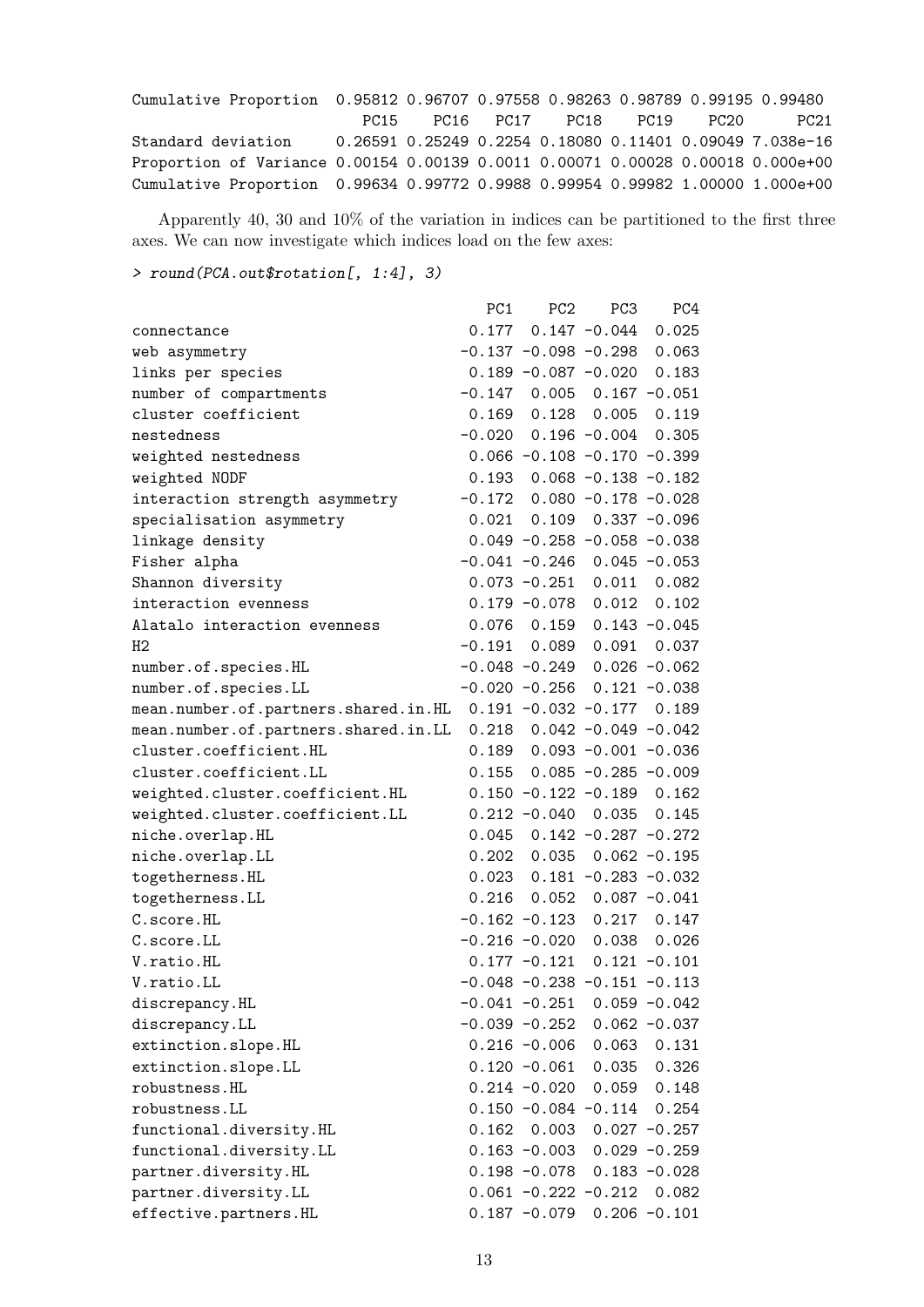

Figure 5: Principal component analysis biplot of indices at the network level, based on 22 quantitative pollination networks. Notice that network "kato1990" is by far the largest in the set, defining on its own the second principal component. Indices pointing "southwards" may thus simply be more sensitive to network size and related properties (such as density of interactions).

| effective.partners.LL | $-0.003$ $-0.256$ $-0.125$ $-0.011$ |  |
|-----------------------|-------------------------------------|--|
| generality.HL         | $0.187 - 0.079$ 0.206 $-0.101$      |  |
| vulnerability.LL      | $-0.003$ $-0.256$ $-0.125$ $-0.011$ |  |

As we can see, there are quite a few indices on the first axis with a loading of around 0.2 (links per species, weighted NODF, H2, mean number of partners shared; weighted cluster coefficient, niche overlap, togetherness, C-score (all lower level); extinction slope, robustness, partner diversity (all higher level).

Also the PCA biplot (Fig. 5) is not very helpful, since the many indices pointing "southwards" are unreadably overlapping.

Alternatively, we might want to depict the correlation between different indices by means of a cluster analysis (Fig. 6).

```
> library(Hmisc)
> plot(varclus(netw.indic.webs), cex=0.8)
> abline(h=0.5, lty=2, col="grey")
```
It picks out a slightly different structure, with the PC1 being distributed over more than one cluster (towards the left, with extinction.slope.HL but also towards the centre, with weighted NODF). In either case it becomes clear that many indices are of limited originality. However, there are some branches ending above the dashed line, indicating that they add a new element to the description of the network. Some are trivial, such as the number of species in the lower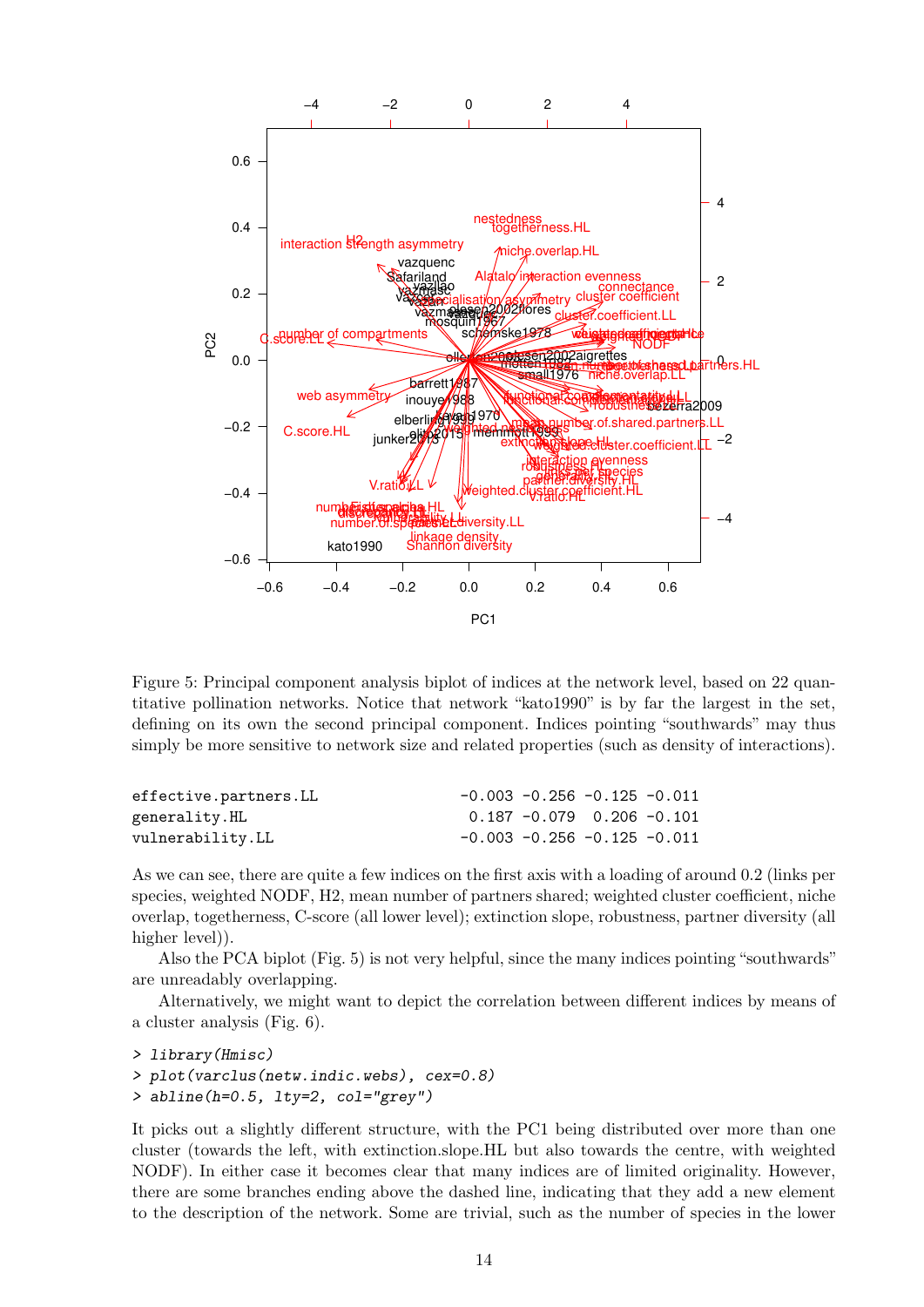

Figure 6: Cluster analysis of indices at the network level, based on 22 quantitative pollination networks. Grey dotted line indicates the level below which clustering could be considered relevant  $(|r| > 0.7).$ 

level, others less so (specialisation asymmetry, extinction slope LL, niche overlap HL, (weighted) nestedness).

It should become clear that there is no need to compute all indices a software can offer, and that some clusters seem to measure the same latent property, even it is unclear what that property is. Curiously, higher and lower level indices are always intermixed. There seems to be always an effect onto the other level, so that some indices pick up a signal in one level, but others the same signal in the other. $^{14}$ 

The 22 pollination networks, on which both PCA and cluster are based, are most certainly not representative of bipartite networks in general. The simulations of Dormann *et al.* (2009) for a wider range of sizes and linkage densities show a qualitatively similar picture, though: indices are overlapping into clusters.<sup>15</sup>

#### 5.5.2 Variations on on the same theme: which index of a group of similar ones should I choose?

Different indices were developed for different aims. Some are very reasonable, logically sound, thoughtful and even productive (in the sense of "shown to be doing what they are supposed to do"), others aren't. Each index should be understood when being used, based on the literature introducing it and any later study refining, comparing or criticising/appraising it. There is no easy way to decide the question "Which is the right index for me?"

That said, there are a few guiding considerations that seem plausible to me:

- 1. Quantitative indices use more information than binary ones; preferably use the former.
- 2. Indices developed for bipartite networks are likely to be closer, theoretically, to the structure of the data than one-mode indices working on projections of bipartite networks.
- 3. Indices that came out positively in comparisons have proven their worth more than freshoff-the-press indices.

<sup>&</sup>lt;sup>14</sup>That should be the case for extinction slopes and robustness, which measures the response of one level to extinctions in the other. But is difficult to see why the cluster coefficient for the higher level should be correlated with togetherness in the lower. Post hoc, it is always possible to find a reason, but a priori this is not expected.

<sup>&</sup>lt;sup>15</sup>We could similarly say that there is a substantial redundancy in network indices, evident from the analysis where we condense  $92\%$  of variation in 40 odd indices onto six axes.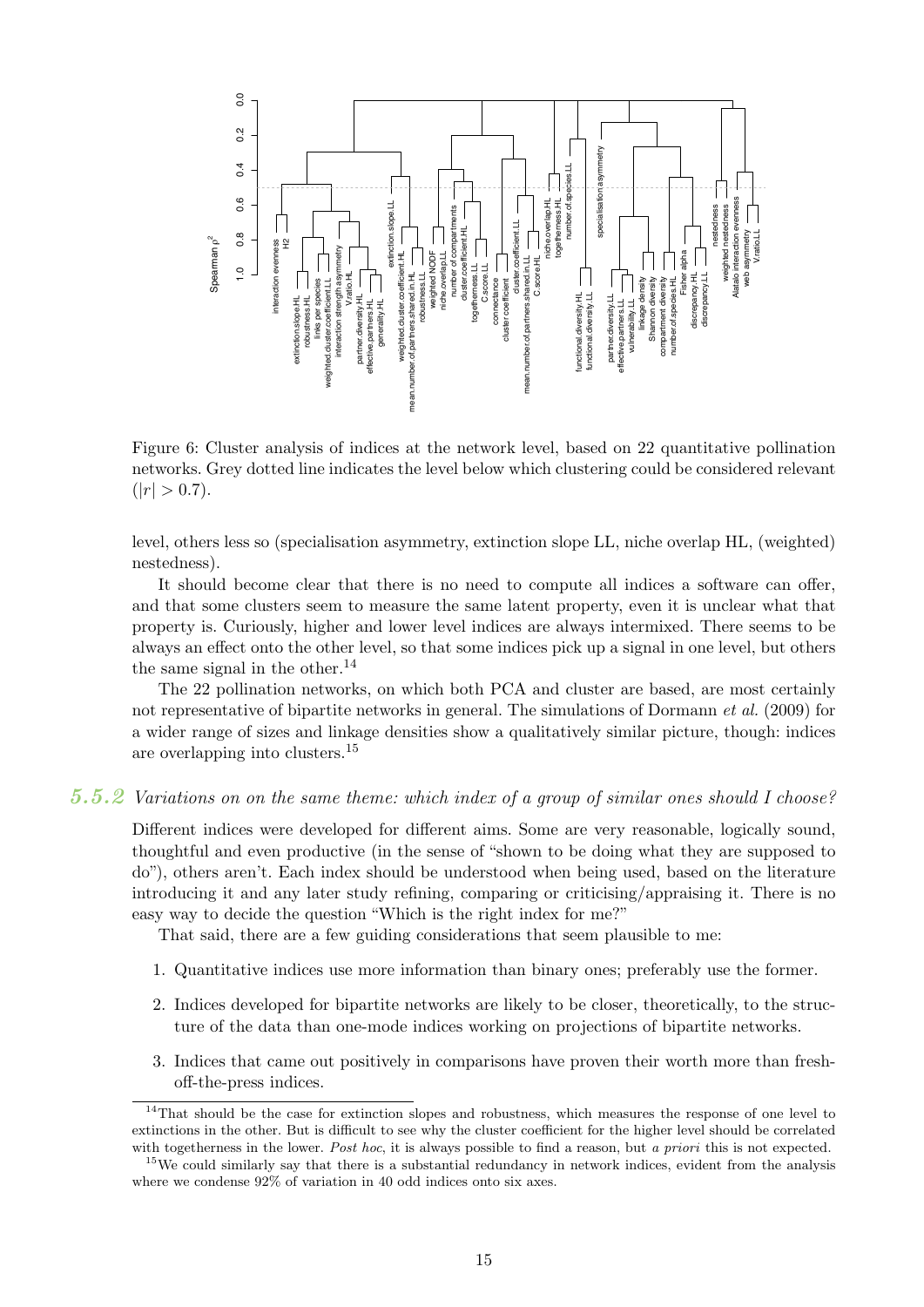4. If two or more indices seem barely distinguishable, do not choose the one easiest to interpret! This would be a logical fault, since their similarity indicates clearly that they are affected by "something" and we don't know what that something is, yet. But interpreting an effect as being caused by what is "most convenient to interpret" is most certainly wrong (Shermer, 2012).<sup>16</sup>

The last point in particular seems rather little helpful. Imagine the two index values "functional diversity" for the higher and lower trophic level, which are near-identical in Fig. 6. This indicates that the *network*, rather than each level, contains the information which these two indices describe. In this particular case, we may want to consider using neither index, or using any of them but interpreting it *as if it represented* both *level*.

Thus, in a nutshell, there is no easy answer and there is no way around knowing the index and the literature about it and its friends.

# 6 Null models

### 6.1 Why null models?

When a network is structured according to some measure (e.g. nestedness), what does that mean? It could mean that ecological processes leading to nestedness are at play. Or it could mean that a sampling effect makes nestedness an inevitable consequence. Or, finally, it could be a mixture of both. Furthering our understanding of nature is not aided by the reporting of spurious relationships resulting from sampling effects, hence a formal description of what the network would look like without the ecological process would be a useful comparison. That is what a null model aims to provide (Gotelli & Graves, 1996).

In ecology, null models are common only in some fields, particularly in biogeography (Gotelli & Graves, 1996; Hausdorf & Hennig, 2007), but also in network analyses (Dormann *et al.*, 2009; Joppa *et al.*, 2009; Blüthgen *et al.*, 2008; Vázquez & Aizen, 2006, 2003; Vázquez *et al.*, 2009). With respect to particular bipartite indices, some studies rejected the current nestedness paradigm using abundance-based null models, for observed (Kallimanis *et al.*, 2009; Moore & Swihart, 2007; Santamaría & Rodríguez-Gironés, 2007), as well as for simulated networks (Krishna *et al.*, 2008).

Null models extend much beyond ecology and were probably first used in physics. Latapy *et al.* (2008) use them to investigate degree distributions in non-ecological bipartite networks. Using another network example, the module detection algorithm proposed by Newman & Girvan (2004) also uses a null model to define a "group" (or module or community) within a network: there are more links within than between groups. The null model then is a random network with as many links between as within groups (Guimerà *et al.*, 2005). In its quantitative version, the null model is constructed from proportionally probable interactions by differently abundant participants (Barber *et al.*, 2004). The specific null model used above is underlying most current implementations of contingency table tests such as  $\chi^2$  or Fisher's signed rank test (Patefield, 1981).

In conclusion, null models are established approaches in physics as well as ecology to correct for statistical artefacts and to establish an expectation in the absence of the hypothesised structuring mechanism.

# 6.2 Justifying conservative null models

The interactions observed in a network are the result of a dynamic interaction between species at two levels. If we use null models to represent the outcome of these interactions (the abundances of the participants), we seem to be over-correcting. How can we possibly find a pattern, if we use this pattern as a null model? Is an abundance-based null model not a circular argument?

 $16$ Of the many, many biases that can creep into scientific explorations, this is one. We could call it the "parsimony" bias" as a special case of the "selection bias" (Shermer, 2012).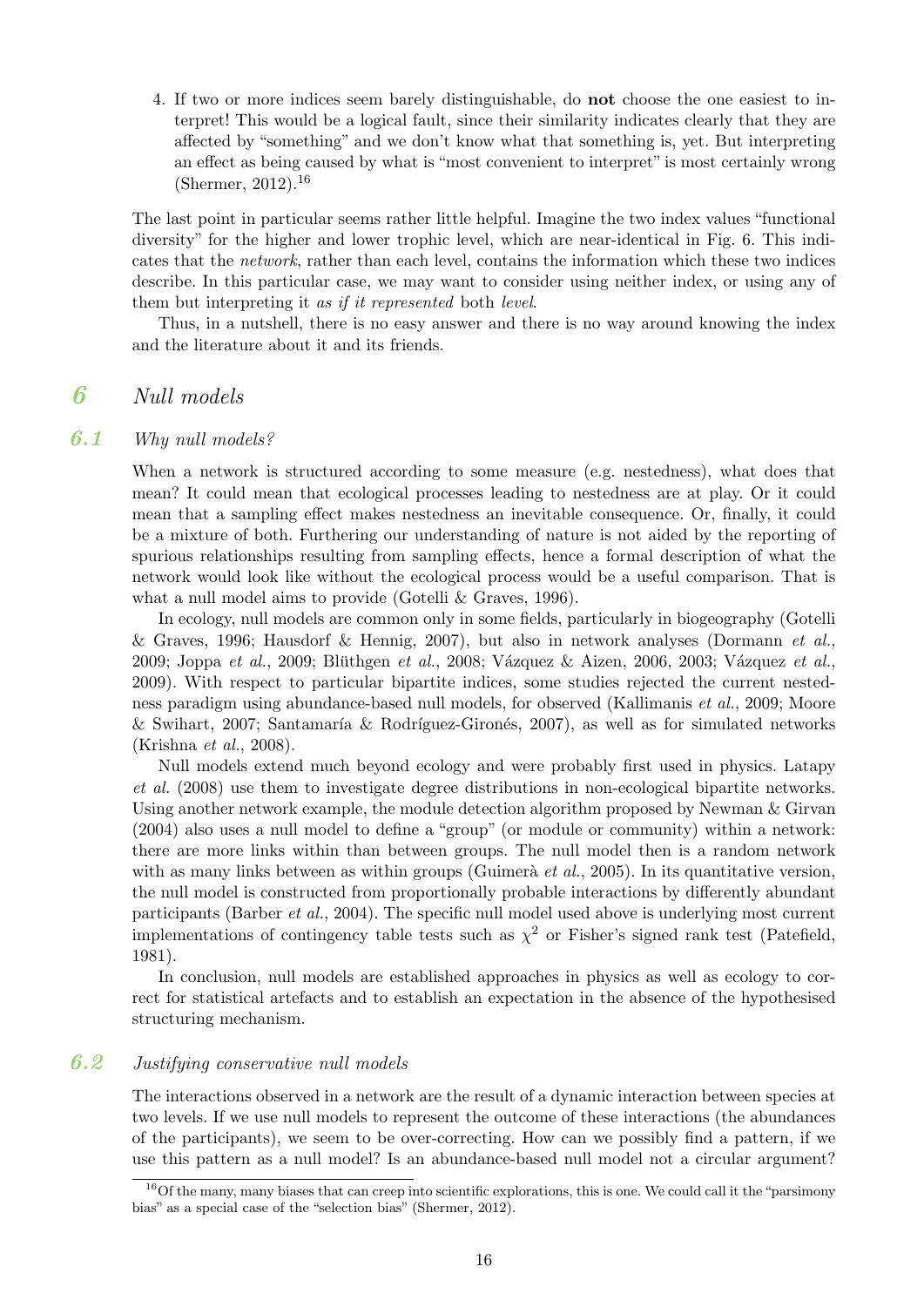Here I argue when it is not, and if circularity would sneak in, why it would still be better to over-correct. I shall focus on pollination networks, and every network analyst has to decide in how far this reasoning can be applied to his/her system.

Plant persistence in a site depends to some extend on them being pollinated, and pollinator population dynamics is affected by the amount of nectar and pollen they collect from the flowers they visit. However, plant growth and population dynamics are also affected by nutrient and light availability, save sites for seed germination, herbivory and fungal pathogens, mycorrhisation and environmental disturbances; and similar constraints exist for pollinators. It is thus difficult, if not impossible, to say how much of the observed abundance of a species (plant or pollinator) is caused by the specific plant-pollinator interaction and hence the structure of the network. To the extent that abundances are determined by the pollination interaction we may indeed introduce collinearity. To date, there are no data to estimate the proportion of population growth controlled by mutualistic interactions of either plants or pollinators. We can only guess based on observations such as strong nest-site limitation in solitary bees (Steffan-Dewenter & Schiele, 2008), relatively high parasitism rates of pollinators (Klein *et al.*, 2002), strong nutrient limitations of plant population dynamics (Ghazoul, 2005) and grazing pressure (Crawley, 1987; de Mazancourt & Loreau, 2000) that they are probably not dominating population dynamics. On the other hand, clear (but rare) examples of co-evolution indicate that such a strong mutual dependence may indeed occur (Waser *et al.*, 1996; Waser & Ollerton, 2006).

Secondly, the observed interactions are not necessarily reflecting abundance of flowers or pollinators, but rather their attractiveness (e.g. due to scent, colouration or nectar production) and activity (e.g. daily period of foraging, phenology through the season, temperature- dependence of foraging activity), respectively. Hence by using observed sums of observed interactions, one does not correct for abundance, but for attractiveness and activity, respectively.

Third, the null model uses marginal totals, i.e. summed across all links of a species. If a pollinator was specialised on a single plant species, the null model would scatter these interactions across all and hence correctly identify a miss-match between observed and null model. If, on the other hand, a pollinator was generalised, then the scattering of interactions across all plant species would also yield a similar picture and generalisation would correctly be inferred.

Finally, even if the null model used would introduce some amount of circularity and thus "over-correction", we have to balance this against "over-detection". Finding specialisation in an uncorrected approach will incur high levels of type I error (i.e. detecting a pattern that is actually not there). A null model insures against this type of error. We can thus be sure that a pattern that "survives" the null model test is no statistical artefact. Since it has been shown repeatedly that sampling intensity and "natural" differences in abundance will cause such  $\artefacts$  (Dormann *et al.*, 2009; Blüthgen, 2010; Joppa *et al.*, 2009; Blüthgen *et al.*, 2008), they must be addressed. Ignoring them will lead to misinterpretation and over-reporting of spurious network structure. After correction for expectation based on abundances, we can start understanding ecology (Vázquez *et al.*, 2007).

In conclusion, circularity is unlikely to substantially impair null models for pollination networks. The risk of reporting non-existent network structure and further speculation of network stability due to this spurious network structure is a problem that requires a correction, even if circularity was present.

### 6.3 Using null models to test for significant tests in data

Once you have settled on a null model, there are fundamentally two different approaches to use such null models in statistical significance testing: corrected indices and null modelling the entire analysis. Let us look at them in turn, starting with the seemingly easier option.

Corrected indices and  $z$ -scores Imagine we computed the index  $I$  for a network. We now want to know whether this value is anything special, given the abundances of the species.<sup>17</sup> So

 $17$ Thereby we justify the use of the Patefield algorithm as null model. But the approach is independent of which null model we use.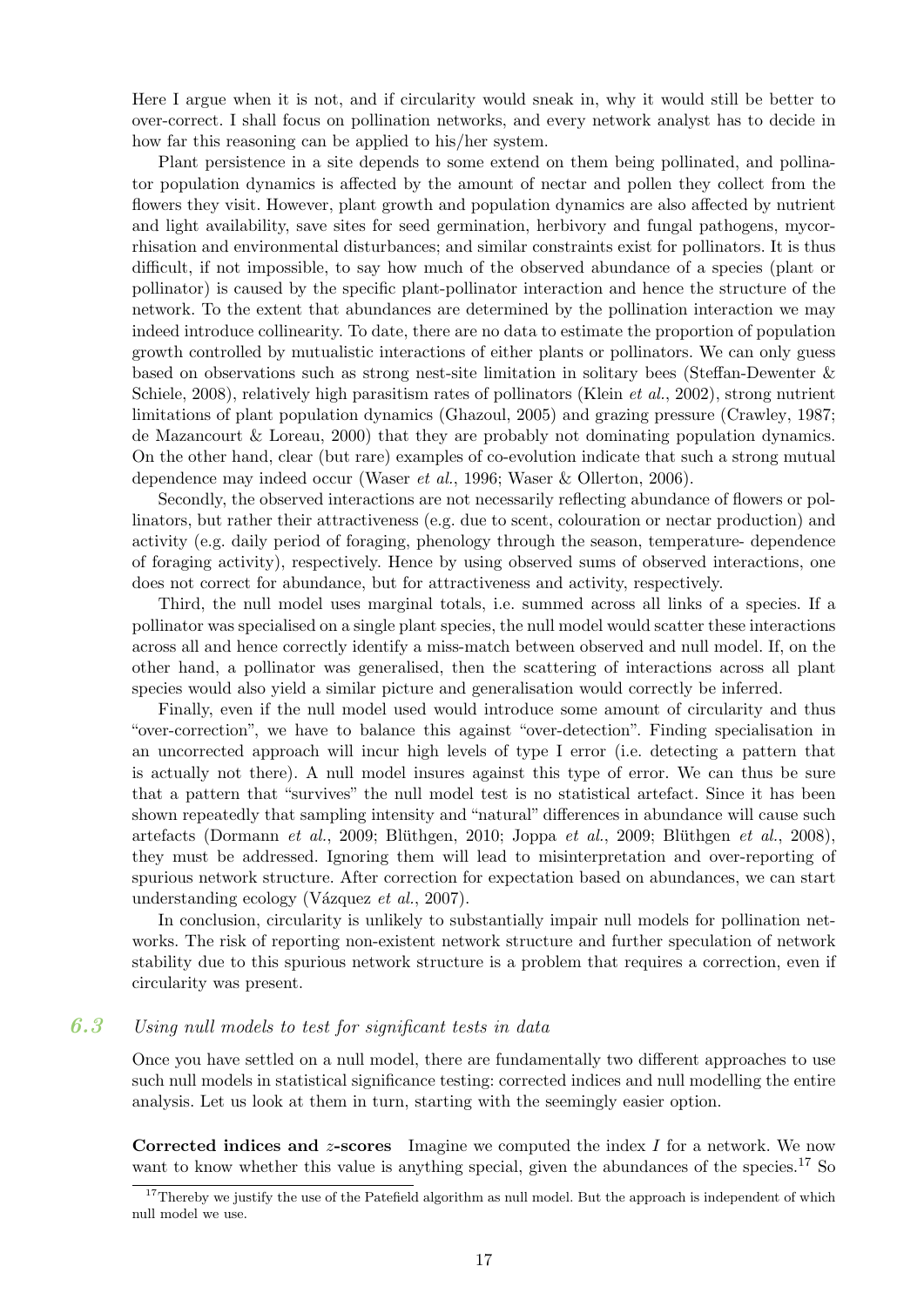

Figure 7: Observed and null-modelled nestedness (computed as NODF) for the network 'Safariland". Note that values of 100 indicate perfect nestedness. Thus, null models are much *less* nested than the observed network. (That is typically the case (Dormann et al. 2009), although often no null models are computed for comparison, making interpretation challenging.)

we build, say, 1000 null models<sup>18</sup> and compute our index I for each of them. We can visualise the distribution of null-model I-values relative to our observed index value (Dormann *et al.*, 2009).

```
> data(Safariland)
> Iobs <- nestednodf(Safariland)$statistic[3]
> nulls <- nullmodel(web=Safariland, N=1000, method='r2d') # takes a while!
> Inulls <- sapply(nulls, function(x) nestednodf(x)$statistic[3])
> plot(density(Inulls), xlim=c(0, 100), lwd=2, main="NODF")
> abline(v=Iobs, col="red", lwd=2)
```
All that is fine for a single network, but no option if we want to analyse dozens or hundreds of networks. We thus have to summarise this figure in a value. The simplest, most obvious but generally not best solution would be to subtract the null model mean from the observed, so that Icorrected =  $\Delta I = I_{\text{observed}} - \bar{I}_{\text{nulls}}$ . The reason why this  $\Delta I$  is not ideal is that the null model distribution is likely to vary from network to network. Thus, a difference of, say, 20 may be a lot for pointy distributed null models such as the one in Fig. 7, but only little for null model values spreading over the entire x-axis.

The better, and more established approach, would be to compute z-scores (= standard scores or normal scores) for each network, which express the difference in terms of standard deviations of the null distribution:

$$
z_I = \frac{I_{\text{observed}} - \bar{I}_{\text{nulls}}}{\sigma_{I_{\text{nulls}}}}.
$$

We can now analyse the z-scores instead of the original  $I_{obs}$ -values.

Z-scores have one major disadvantage for several of the network indices presented earlier: the standard deviation becomes an unsuitable measure of spread as the values approach an upper or lower bound. Imagine our network index  $I$  is bound between 0 and 1 (as many are). If the null models have values above, say, 0.9, the upper bound is so close that the distribution will be skewed and the standard deviation biased too low. This may lead to inflated z-scores. So whenever you observe values close to either bound, beware of distorted  $z$ -scores.

 $^{18}$ E.g. using nulls <- nullmodel(web=Safariland, N=1000, method='r2d')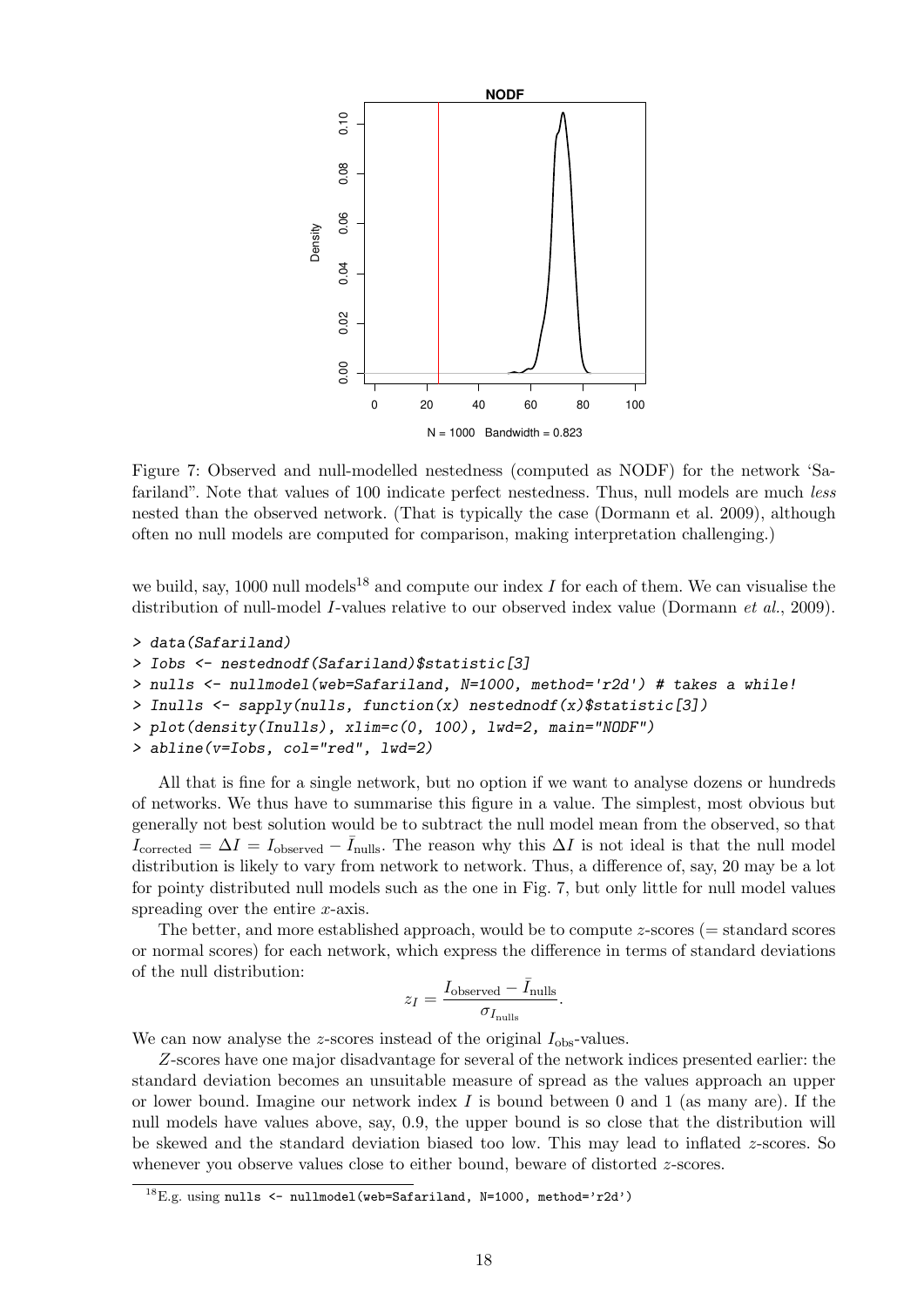Null-model the entire analysis The alternative approach is to carry out the intended analysis on the observed index values  $I$  and then, in a second step, repeat it with one realisation of a null model per network. Next, repeat this second step several thousand times (for good measure) and store the statistics you are interested in (say F-values in an ANOVA or slopes in a regression). Instead of using the  $p$ -values from the analysis of the observed values, compare observed and null-modelled statistics and count the proportion of values exceeding the observed and use those as p-value. To anyone with any experience in resampling analysis or bootstrapping this is standard procedure (Efron & Tibshirani, 1993; Manly, 1997).

As an example, we can use a question addressed in Vázquez & Simberloff (2003), where the authors investigate whether cattle grazing affects the network structure of pollination networks in four replicated sites in Argentina. As response we haphazardly choose linkage density.

```
> weblist <- lapply(c("Safariland", "vazarr", "vazllao", "vazcer", "vazmasc",
+ "vazmasnc", "vazquec", "vazquenc"), get)
> # Write a function to compute the desired statistic, e.g. the difference
> # between grazed and ungrazed:
> meandiff <- function(webs){
+ obs <- sapply(webs, networklevel, index="linkage density")
+ mean(obs[1:4] - obs[5:8])
+ }
> (observed <- meandiff(weblist))
[1] -0.2481145
```
Now generate a null model and repeat:

```
> nulllist <- lapply(weblist, nullmodel, N=1, method="r2d")
> meandiff(weblist)
```
[1] -0.2481145

Repeat this procedure, say, 5000 times:<sup>19</sup>

```
> res <- 1:5000
> for (i in 1:5000){ # takes a few minutes !!
    + nulllist <- sapply(weblist, nullmodel, N=1, method="r2d")
+ res[i] <- meandiff(nulllist)
+ }
```
Finally, we can depict the results in a histogram (Fig. 8), with observed as vertical line, and compute the p-value based on the 5000 null models:

```
> hist(res, xlim=c(-0.3, 0.3), border="white", col="grey")
> abline(v=observed, col="red", lwd=2)
> # compute p-value as proportion smaller or than observed
> sum(res < observed)/length(res) * 2 # *2 for two-tailed test
```
The idea here is to compute a statistic of interest, in this case the mean difference between some network index for the two treatments, and then use the null model to compute expectations. In the above example, we would apparently expect no difference (which is intuitive); additionally we also get an idea of how much variability we can expect (the distribution of the null model-based mean differences in linkage density). Thus, in this example, the difference in linkage density of pollination networks from grazed *vs* ungrazed pastures is highly significant  $(p < 0.001)$ .

 $19$ For didactic purposes, we use an inelegant but easy to understand for-loop here. In productive mode we would instead use sapply or replicate, which would make the code more compact, but in this case not faster.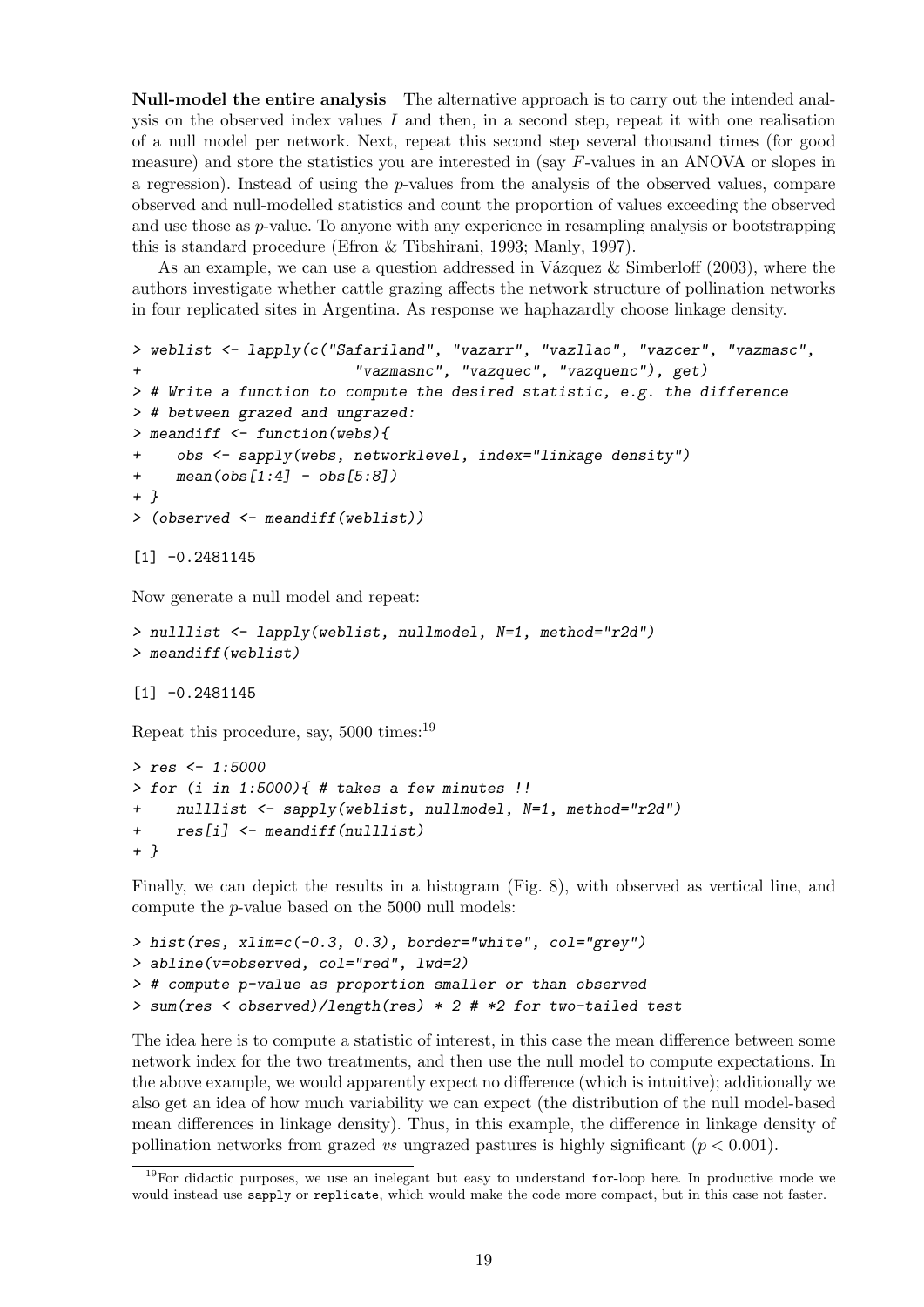

Figure 8: Distribution of mean differences in linkage density of pollination networks in grazed and ungrazed meadows, correcting for differences in species numbers and observation intensity through the use of null models  $(N = 5000)$ . Observed difference is shown as vertical line. The observed difference is significantly  $(P < 0.001)$  different from null model expectations.

# 7 Modularity

Aggregated sets of interacting species are called 'modules'. Their defining feature is that *within*module interactions are more prevalent than *between*-module interactions (Newman, 2003; Newman & Girvan, 2004; Fortunato, 2010). In other words, modules are link-rich clusters of species in a community. What causes such modules and whether they actually teach us something is discussed at length by Dormann *et al.* (2017).

The package bipartite offers an algorithm (QuaBiMo, described in technical detail in Dormann & Strauß, 2014) to detect modules in bipartite networks, taking into account the quantitative nature of links. The algorithm has become outdated after a vastly improved approach was published by Beckett (2016), which is also now the default algorithm used in **bipartite's** computeModules function.

Old-school modularity was identified using correspondence analysis, which, however, will not be able to identify modules sufficiently well, even if modules are actually compartments (i.e. perfectly separated: Fig. 9 left, centre). The algorithm used in bipartite can do so, at least in principle (Fig. 9 right).<sup>20</sup>

QuaBiMo can be invoked recursively (we are working on doing the same for Beckett), searching for modules within modules (Fig. 10, bottom). While such nested modules become ever smaller and are thus ever faster to detect, there are plenty of them and hence nesting will typically dramatically prolong computing time during the search for patterns (Memmott, 1999).

Modularity Q is likely to be correlated with other network metric, as specialisation of module members is the prime reason for the existence of modules. Across the (then) 22 quantitative pollination networks of the NCEAS "interaction webs" data base, Q was evidently highly positively correlated with complementary specialisation  $H'_{2}$  (Fig. 11). Ecologically, the correlation with specialisation makes good sense. Modules only exist because some species do not interact

<sup>&</sup>lt;sup>20</sup>As a note on terminology: If modules are perfectly separated, with no species interacting with species in another module, they are called "compartments" and will be visible as clearly separated blocks of interacting species. It is relatively straightforward to implement a recursive compartment detection function, but compartments are too much black-and-white compared to modules and often only occur in ecological networks because sampling was rather incomplete or very different habitats were sampled.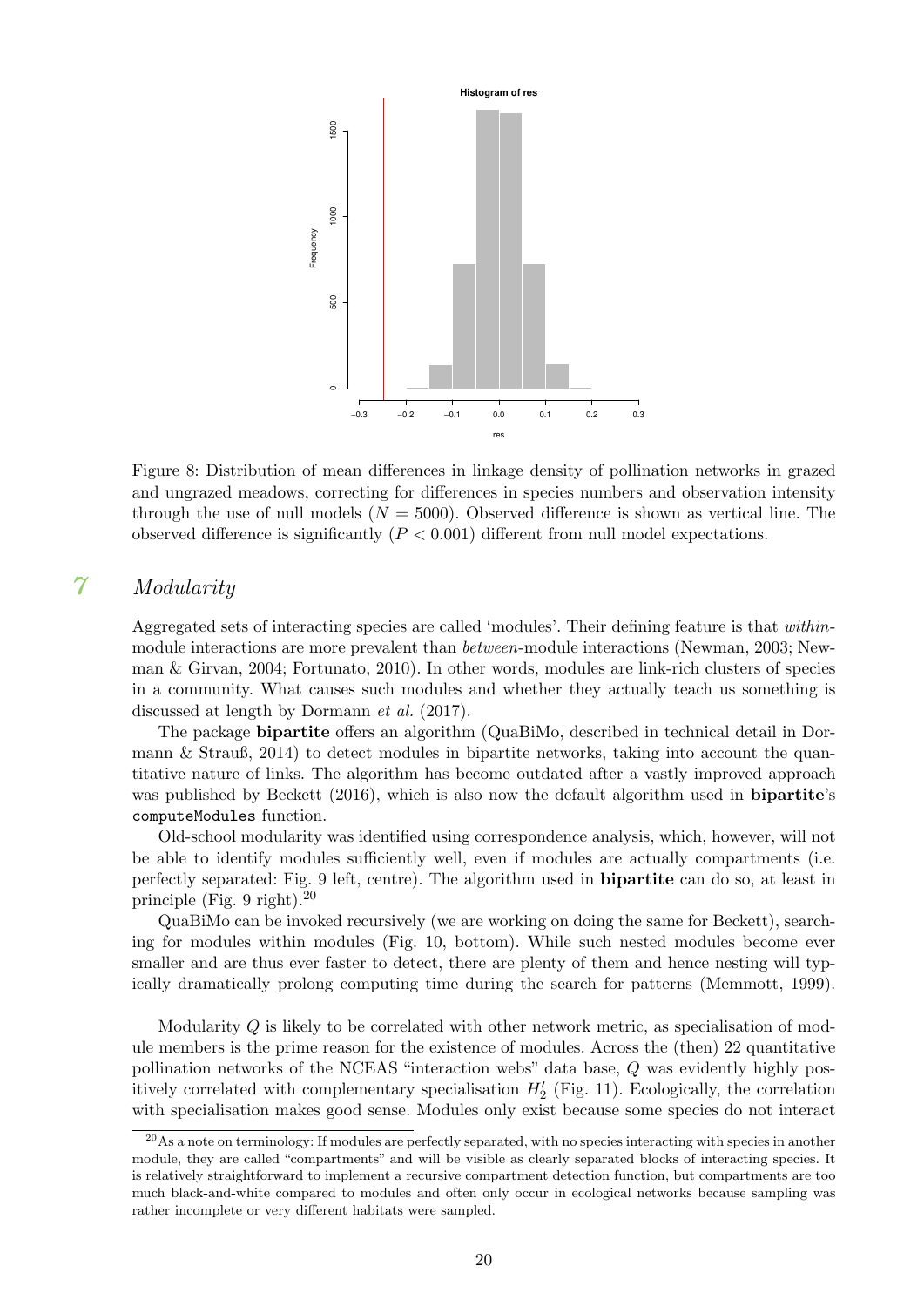

Figure 9: A simulated 3-compartment network in random sequence (left), as sorted by a correspondence analysis (centre) and by the modularity algorithm with default settings (right).



Figure 10: Interaction matrix featuring nested modules for the data of Memmott (1999). Darker squares indicate more observed interactions. Coloured boxes delineate the seven modules. (Note that results may vary between runs.) In the central module yellow Asteraceae feature heavily, while a possible ecological cause pattern for the other modules is less apparent.



Figure 11: Modularity (Q) is highly correlated with specialisation  $H'_2$  across 22 pollination networks. Names refer to network data sets in bipartite.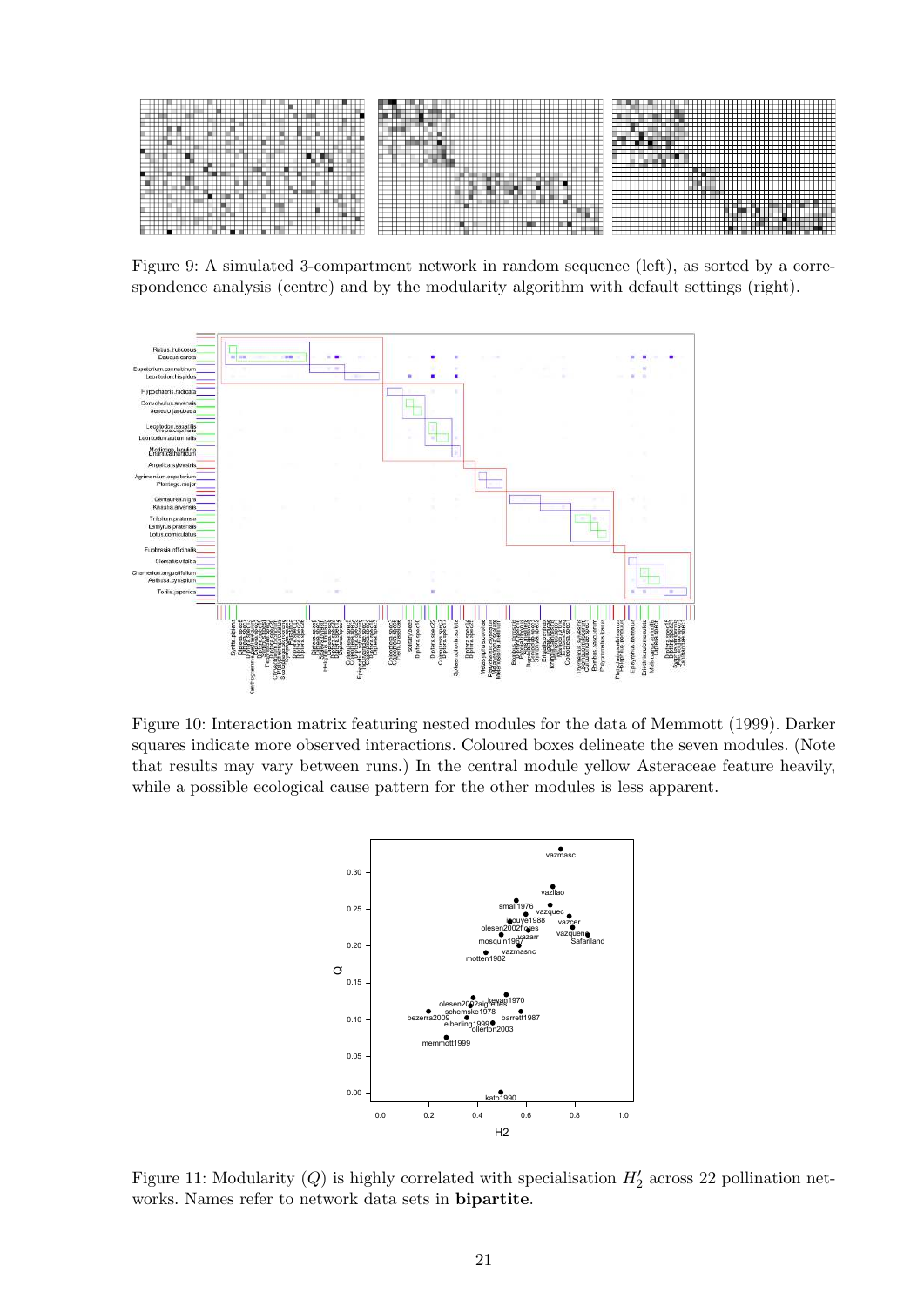

Figure 12: Connection  $(c)$  and participation  $(z)$  values for pollinators (left) and plants (right) in the network of Memmott (1999). Dashed black lines indicate critical values according to Olesen et al. (2007), those in grey 95% quantiles from 100 null models (see text).

with some others, i.e. because they are specialised. An overall low degree of specialisation is equivalent to random interactions, which will yield no modules.

Furthermore, the absolute value of Q is, like all network indices (Dormann *et al.*, 2009), dependent on network size (i.e. the number of species) as well as the number of links and the total number of interactions observed (Thébault, 2013). We would thus recommend a null model comparison (Vázquez & Aizen, 2003; Blüthgen *et al.*, 2008; Dormann *et al.*, 2009) to correct the observed value of  $Q$  by null model expectation (e.g. by standardising them to  $z$ -scores:  $z_Q = \frac{Q_{\rm observed} - \overline{Q}_{\rm null}}{\sigma_Q}$  $\frac{q_{\text{pred}} - Q_{\text{null}}}{\sigma_{Q_{\text{null}}}}$ ). Modularity  $Q$  is in itself not an index of an ecological feature. It is merely a measure of how well links and interactions can be separated into different modules. Large networks, with many species and links, allow for more combinations of species-in-modules, leading to higher values of Q, as Allesina & Pascual (2009) pointed out for any grouping algorithm.

### 7.1 Using modularity to identifying species with important roles in the network

Guimerà *et al.* (2005) and Olesen *et al.* (2007) propose to compute standardised connection and participation values, called  $c$  and  $z$ , for each species to describe their role in networks, where c refers to the between-modules connectivity (called "participation coefficient"  $P$ : Guimerà *et al.*, 2005) and z refers to within-module degrees. Originally, both are computed based on the number of links, but a weighted version based on species strength is implemented, too. Guimerà *et al.* (2005) suggest critical values (only for the binary approach) of c and z of 0.625 and 2.5, respectively. Species exceeding both of these values are called "hubs" because they link different modules, combining high between- with high within-module connectivity.

In the case of the pollination network of Fig. 10, c-values range between 0 and 0.78 (with 23 of 79 pollinators and 13 of 25 plant species exceeding the threshold of 0.625); z-values range between −1.21 and 5.00 (with two pollinators but no plant species exceeding the value of 2.5: Fig. 12). Put together, only the syrphid *Syritta pipiens* (and hawkbit *Leontodon hispidus* almost) exceeded both thresholds and would thus be called a "hub species". As can be seen in Fig. 10, this syrphid is relatively rare but clearly not randomly distributed over the six modules, thus linking three highest-level modules. In contrast, *Leontodon hispidus* is a common plant species, visited by many different pollinators, and it actually links almost all modules.

To objectively define this threshold one could run null models of the original network and employ  $95\%$  quantiles as critical  $c$ - and z-values. For the pollinators in the network of Fig. 10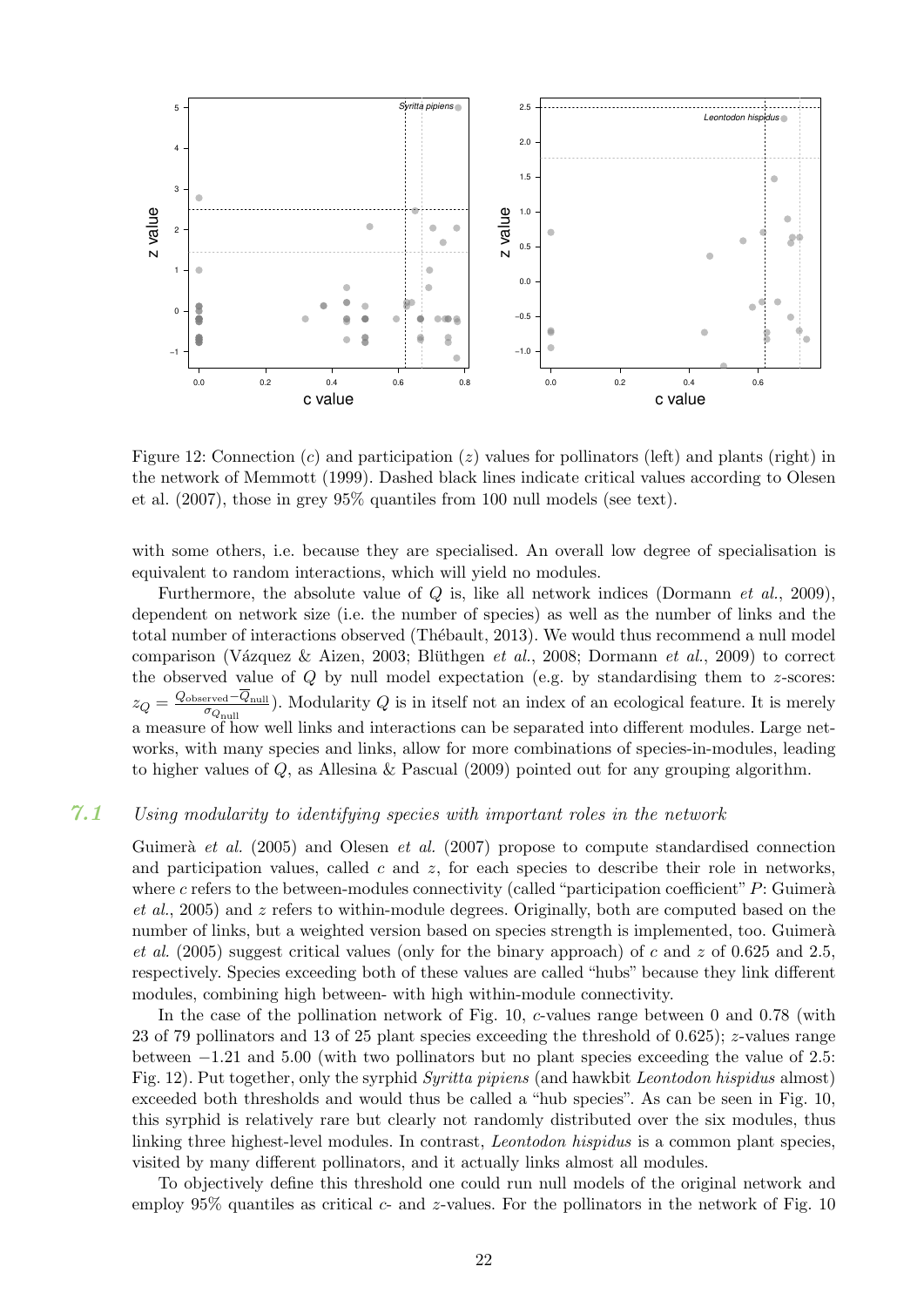these would be 0.67 ( $\pm$ 0.039) and 1.45 ( $\pm$ 0.220), respectively, based on 100 null models (for plants:  $c_{\text{critical}} = 0.72 \pm 0.036$  and  $z_{\text{critical}} = 1.78 \pm 0.297$ ; Fig. 12 left). While for plant species this has little effect (except for moving *Leontodon hispidus* across the threshold), three more pollinators would become hub species (the common hoverfly *Episyrphus balteatus*, the tachinid fly *Eriothrix rufomaculata* and undetermined fly "Diptera spec.22").

# 8 Analyses beyond bipartite

Of course, there are many different packages that analyse one or the other aspect of networks, and some even of bipartite networks (listed in the introduction of this vignette). Some of them we find particularly interesting or useful or innovative, and here we quickly show some of them at work.

# 8.1 Plotting pretty bipartites

The plotting functions provided by bipartite are somewhat rudimentary. We're happy with them, and they are surprisingly flexible already, but our graphical skills (and intentions) are limited. Other people have developed plotting functions/solutions, which we shall briefly (and probably incompletely) show here. $21$ 

# 8.1.1 bipartiteD3

# 8.1.2 igraph

https://kateto.net/netscix2016.html; https://rpubs.com/pjmurphy/317838; https://igraph. org/r/doc/layout\_as\_bipartite.html

### 8.1.3 ggbipart

There is the package  $ggbipart$ , on github.<sup>22</sup>

```
> library(devtools)
```
*> install\_github(rep="pedroj/bipartite\_plots")*

### 8.1.4 multigraph

See https://stackoverflow.com/questions/31366066/how-to-plot-a-bipartite-graph-in-r

- 8.2 Analysing the structure of bipartite networks
- 8.2.1 bmotif
- 8.2.2 dynsbm
- 8.3 Multi-layer networks

This somewhat cryptic term refers to networks that are defined by different types of links, for example because links change over time (dynamic links) or because they depend on other networks (Pilosof *et al.*, 2017). The mathematical description and analysis of such multilayer networks can be rather complex (Aleta & Moreno, 2019), and in ecology typically only relatively simple types of multilayer networks are investigated; probably the most common being multilevel networks are temporally or spatially resolved networks.

While statistically and mathematically a lot of things are conceivable, few ideas actually resonate with ecologists (i.e. in application). One idea is that networks evolve and hence change

 $\overline{\text{21}_{\text{Partly}}\text{based}}$  on this question on SO: https://stackoverflow.com/questions/31366066/ how-to-plot-a-bipartite-graph-in-r

 $^{22}$ See also https://pedroj.github.io/bipartite\_plots/ for more code examples.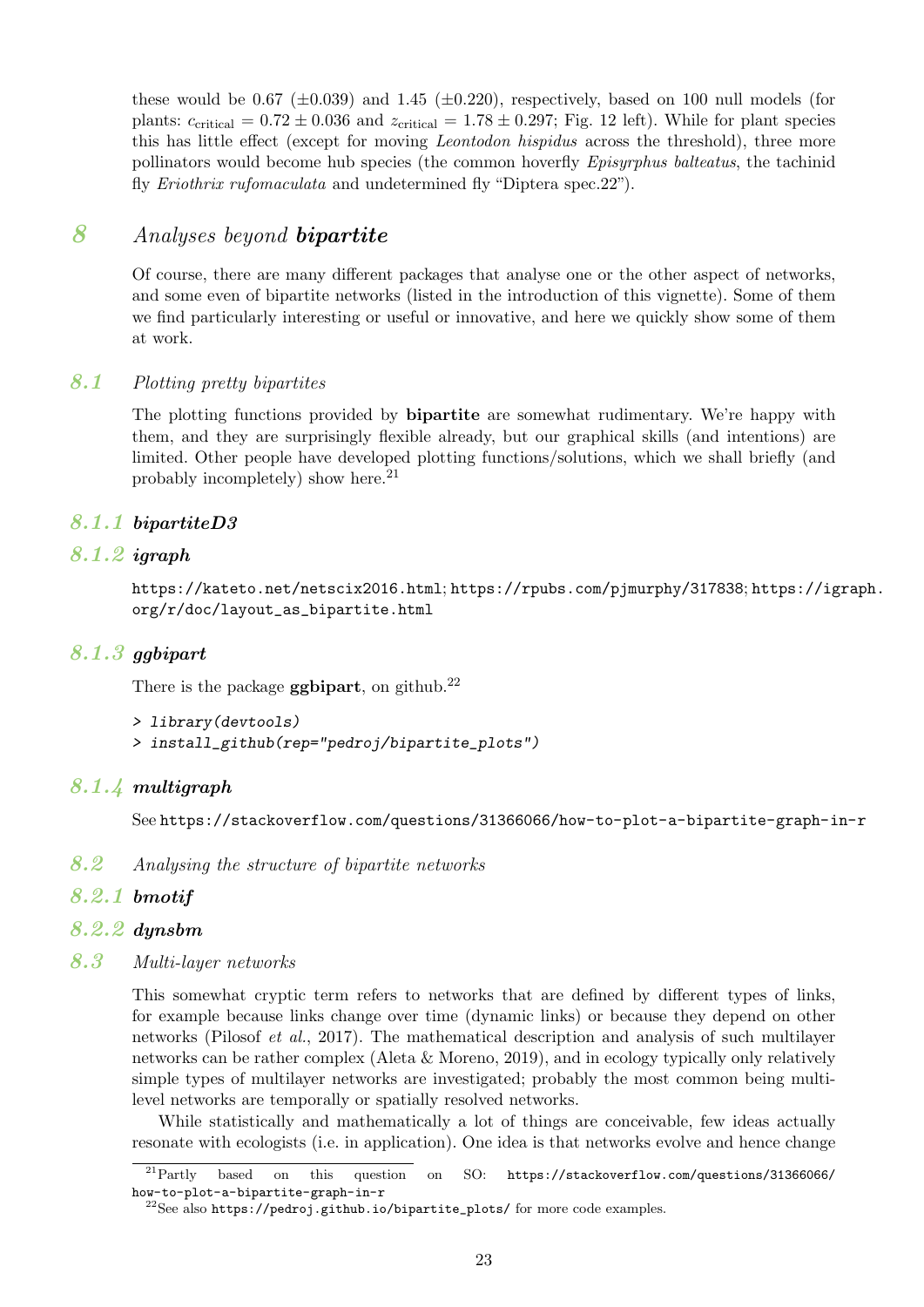dynamically. Another is that any observed bipartite network is actually embedded in many other networks, e.g. a plant-pollinator-network may continue "into the ground" as plant-mycorrhiza networks, "into the sky" as pollinator-parasite network, and "sideways" as plant-herbivore network (Pocock *et al.*, 2012).

Currently, bipartite does not support any such analysis (apart from a pathetic function npartite and plotweb2 for plotting stacked bipartite networks).

#### Conclusions

The analysis of bipartite networks has seen a recent explosion of applications in ecology. The R-package bipartite aims at providing a user-friendly set of function to aid the visualisation and analysis of such networks. This vignette hopefully illustrated some of the challenges and solutions to such analyses. The main take-home-message it aims to convey is that there are considerable interpretational strings attached, and that the analysis of bipartite networks is not as straightforward as one might have initially hoped.

Feedback, improvements, corrections and additions are welcomed!

The Rnw source of this document is at https://github.com/biometry/bipartite/bipartite/ vignettes/Intro2bipartite.Rnw.

# Bibliography

- Alarcón, R., Waser, N.M. & Ollerton, J. (2008) Year-to-year variation in the topology of a plant-pollinator interaction network. *Oikos*, 117, 1796–1807. 10.1111/j.0030-1299.2008.16987.x. 10
- Alatalo, R.V. (1981) Problems in the measurement of evenness in ecology. *Oikos*, 37, 199–204. 8
- Aleta, A. & Moreno, Y. (2019) Multilayer networks in a nutshell. *Annual Review of Condensed Matter Physics*, 10, 45–62. ArXiv: 1804.03488. 23
- Allesina, S. & Pascual, M. (2009) Food web models: a plea for groups. *Ecology Letters*, 12, 652–62. 22
- Almeida-Neto, M. & Ulrich, W. (2011) A straightforward computational approach for measuring nestedness using quantitative matrices. *Environmental Modelling and Software*, 26, 173–178. 7
- Barber, K.R., Leeds-Harrison, P.B., Lawson, C.S. & Gowing, D.J.G. (2004) Soil aeration status in a lowland wet grassland. *Hydrological Processes*, 18, 329–341. 16
- Barrat, A., Barthélemy, M., Pastor-Satorras, R. & Vespignani, A. (2004) The architecture of complex weighted networks. *Proceedings of the National Academy of Sciences of the USA*, 101, 3747–52. 10
- Bascompte, J., Jordano, P., Melián, C.J. & Olesen, J.M. (2003) The nested assembly of plant–animal mutualistic networks. *Proceedings of the National Academy of Sciences of the USA*, 100, 9383–9387. 8
- Bascompte, J., Jordano, P. & Olesen, J.M. (2006) Asymmetric coevolutionary networks facilitate biodiversity maintenance. *Science*, 312, 431–433. 10
- Beckett, S.J. (2016) Improved community detection in weighted bipartite networks. *Royal Society open science*, 3, 140536–140536. 20
- Bersier, L.F., Banasek-Richter, C. & Cattin, M.F. (2002) Quantitative descriptors of food-web matrices. *Ecology*, 83, 2394–2407. 8, 9, 11
- Blüthgen, N. (2010) Why network analysis is often disconnected from community ecology: A critique and an ecologist's guide. *Basic and Applied Ecology*, 11, 185–195. 12, 17
- Blüthgen, N., Fründ, J., Vázquez, D.P. & Menzel, F. (2008) What do interaction network metrics tell us about specialization and biological traits? *Ecology*, 89, 3387–99. 16, 17, 22
- Blüthgen, N., Menzel, F. & Blüthgen, N. (2006) Measuring specialization in species interaction networks. *BMC Ecology*, 6, 9. 8, 11
- Blüthgen, N., Menzel, F., Hovestadt, T., Fiala, B. & Blüthgen, N. (2007) Specialization, constraints, and conflicting interests in mutualistic networks. *Current Biology*, 17, 341–346. 7, 8
- Borgatti, S.P. & Everett, M.G. (1997) Network analysis of 2-mode data. *Social Networks*, 19, 243–269. 11
- Brualdi, R.A. & Sanderson, J.G. (1999) Nested species subsets, gaps, and discrepancy. *Oecologia*, 119, 256–264. 9
- Burgos, E., Ceva, H., Perazzo, R.P.J., Devoto, M., Medan, D., Zimmermann, M. & Delbue, A.M. (2007) Why nestedness in mutualistic networks? *Journal of Theoretical Biology*, 249, 307–313. 9
- Butts, C.T. (2013) *sna: Tools for Social Network Analysis*. R package version 2.2-2. 4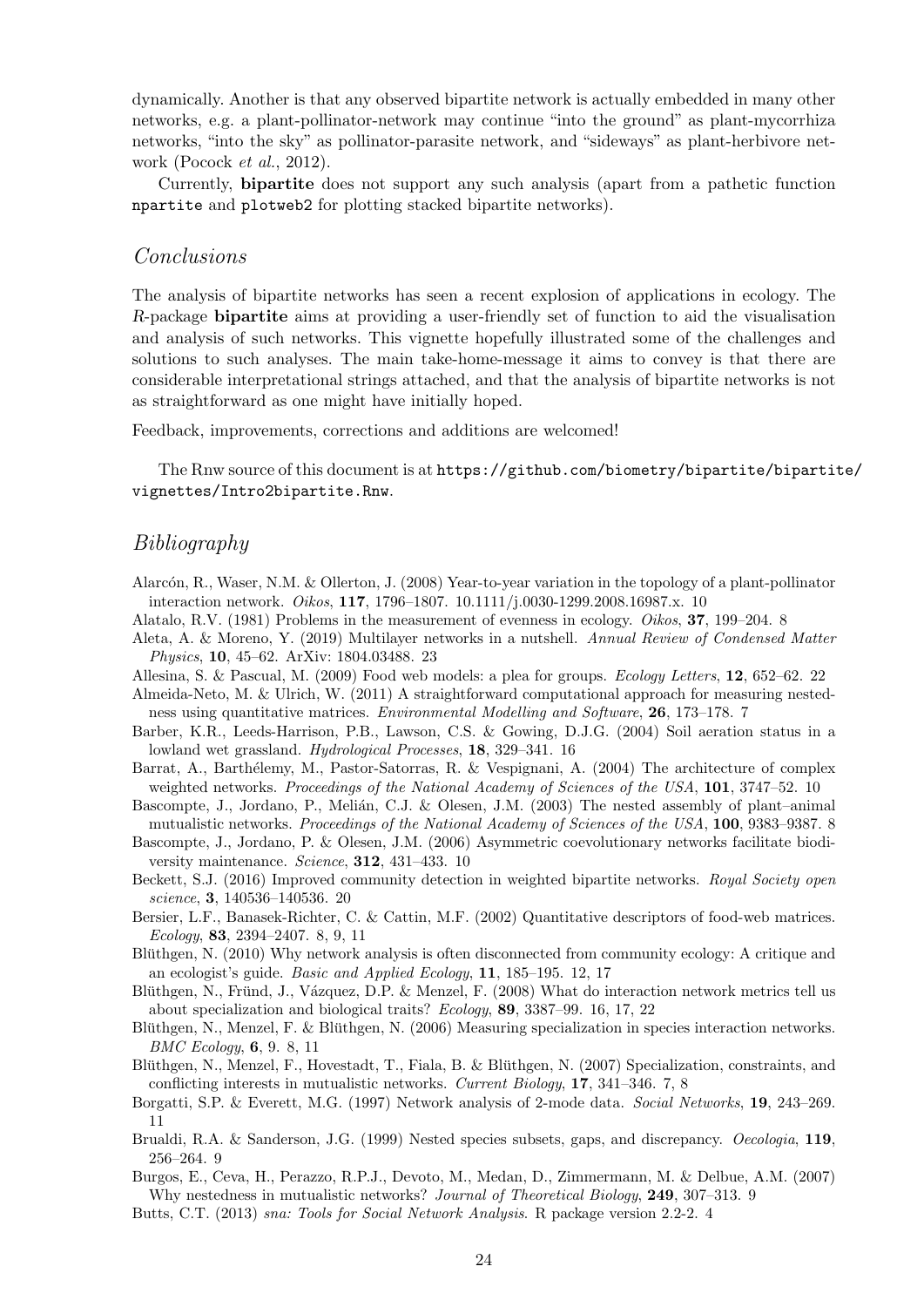- Crawley, M.J. (1987) *Herbivory: The Dynamics of Animal Plant Interactions*. University of California Press, San Diego, USA. 17
- Dalsgaard, B., Martín González, A.M., Olesen, J.M., Timmermann, A., Andersen, L.H. & Ollerton, J. (2008) Pollination networks and functional specialization: a test using lesser antillean planthummingbird assemblages. *Oikos*, 117, 789–793. 11
- de Mazancourt, C. & Loreau, M. (2000) Effect of herbivory and plant species replacement on primary production. *The American Naturalist*, 155, 735–754. 17
- Devoto, M., Bailey, S., Craze, P. & Memmott, J. (2012) Understanding and planning ecological restoration of plant-pollinator networks. *Ecology Letters*, 15, 319–328. 9
- Dormann, C.F. (2011) How to be a specialist? quantifying specialisation in pollination networks. *Network Biology*, 1, 1–20. 3, 11
- Dormann, C.F. (2019) Bipartite vignette. *github*. 3
- Dormann, C.F., Blüthgen, N., Fründ, J. & Gruber, B. (2009) Indices, graphs and null models: Analyzing bipartite ecological networks. *The Open Ecology Journal*, 2, 7–24. 3, 9, 15, 16, 17, 18, 22
- Dormann, C.F. & Blüthgen, N. (2017) Food webs versus interaction networks: principles, pitfalls and *perspectives*, p. 1–11. Cambridge University Press. 3
- Dormann, C.F., Fründ, J. & Gruber, B. (2008) Introducing the bipartite package: Analysing ecological networks. *R News*, 8, 8–11. 3
- Dormann, C.F., Fründ, J. & Schaefer, H.M. (2017) Identifying causes of patterns in ecological networks: Opportunities and limitations. *Annual Reviews in Ecology, Evolution, and Systematics*, 48, 559–84. 3, 20
- Dormann, C.F. & Strauß, R. (2014) A method for detecting modules in quantitative bipartite networks. *Methods in Ecology and Evolution*, 5, 90–98. 3, 20
- Dunne, J.A., Williams, R.J. & Martinez, N.D. (2002) Food-web structure and network theory: The role of connectance and size. *Proceedings of the National Academy of Sciences of the USA*, 99, 12917–22. 7
- Efron, B. & Tibshirani, R.J. (1993) *An Introduction to the Bootstrap*. Chapman & Hall, London. 19
- Feinsinger, P., Spears, E.E. & Poole, R.W. (1981) A simple measure of niche breadth. *Ecology*, 62, 27–32. 11
- Fisher, R., Corbet, A. & Williams, C. (1943) The relation between the number of species and the number of individuals in a random sample of animal population. 12, 42–58. *Journal of Animal Ecology*, 12, 42–58. 8, 11
- Fortunato, S. (2010) Community detection in graphs. *Physics Reports*, 486, 75–174. 20
- Galeano, J., Pastor, J.M. & Iriondo, J.M. (2009) Weighted-interaction nestedness estimator (wine): A new estimator to calculate over frequency matrices. *Environmental Modelling and Software*, 24, 1342–1346. 7
- Ghazoul, J. (2005) Buzziness as usual? questioning the global pollination crisis. *Trends in Ecology and Evolution*, 20, 367–73. 17
- Gotelli, N.J. & Graves, G.R. (1996) *Null Models in Ecology*. Smithsonian Institution Press. 7, 16
- Guimerà, R., Mossa, S., Turtschi, A. & Amaral, L.A.N. (2005) The worldwide air transportation network: Anomalous centrality, community structure, and cities' global roles. *Proceedings of the National Academy of Sciences of the United States of America*, 102, 7794–9. 16, 22
- Hausdorf, B. & Hennig, C. (2007) Null model tests of clustering of species, negative co-occurrence patterns and nestedness in meta-communities. *Oikos*, 116, 818–828. 16
- Hurlbert, S.H. (1978) Measurement of niche overlap and some relatives. *Ecology*, 59, 67–77. 9
- Joppa, L.N., Bascompte, J., Montoya, J.M., Solé, R.V., Sanderson, J. & Pimm, S.L. (2009) Reciprocal specialization in ecological networks. *Ecology Letters*, 12, 961–969. 16, 17
- Jordano, P., Bascompte, J. & Olesen, J.M. (2003) Invariant properties in coevolutionary networks of plant-animal interactions. *Ecology Letters*, 6, 69–81. 9
- Jost, L. (2006) Entropy and diversity. *Oikos*, 113, 363–375. 9
- Julliard, R., Clavel, J., Devictor, V., Jiguet, F. & Couvet, D. (2006) Spatial segregation of specialists and generalists in bird communities. *Ecology Letters*, 9, 1237–1244. 10
- Kallimanis, A., Petanidou, T., Tzanopoulos, J., Pantis, J. & Sgardelis, S. (2009) Do plant–pollinator interaction networks result from stochastic processes? *Ecological Modelling*, 220, 684–693. 16
- Klein, A.M., Steffan-Dewenter, I. & Tscharntke, T. (2002) Predator–prey ratios on cocoa along a land-use gradient in indonesia. *Biodiversity and Conservation*, 11, 683–693. 17
- Krishna, A., Guimarães Jr, P.R., Jordano, P. & Bascompte, J. (2008) A neutral-niche theory of nestedness in mutualistic networks. *Oikos*, 117, 1609–1618. 16
- Latapy, M., Magnien, C. & Vecchio, N.D. (2008) Basic notions for the analysis of large two-mode networks. *Social Networks*, 30, 31–48. 16
- Manly, B.F. (1997) *Randomization, Bootstrap and Monte Carlo Methods in Biology*. Chapman &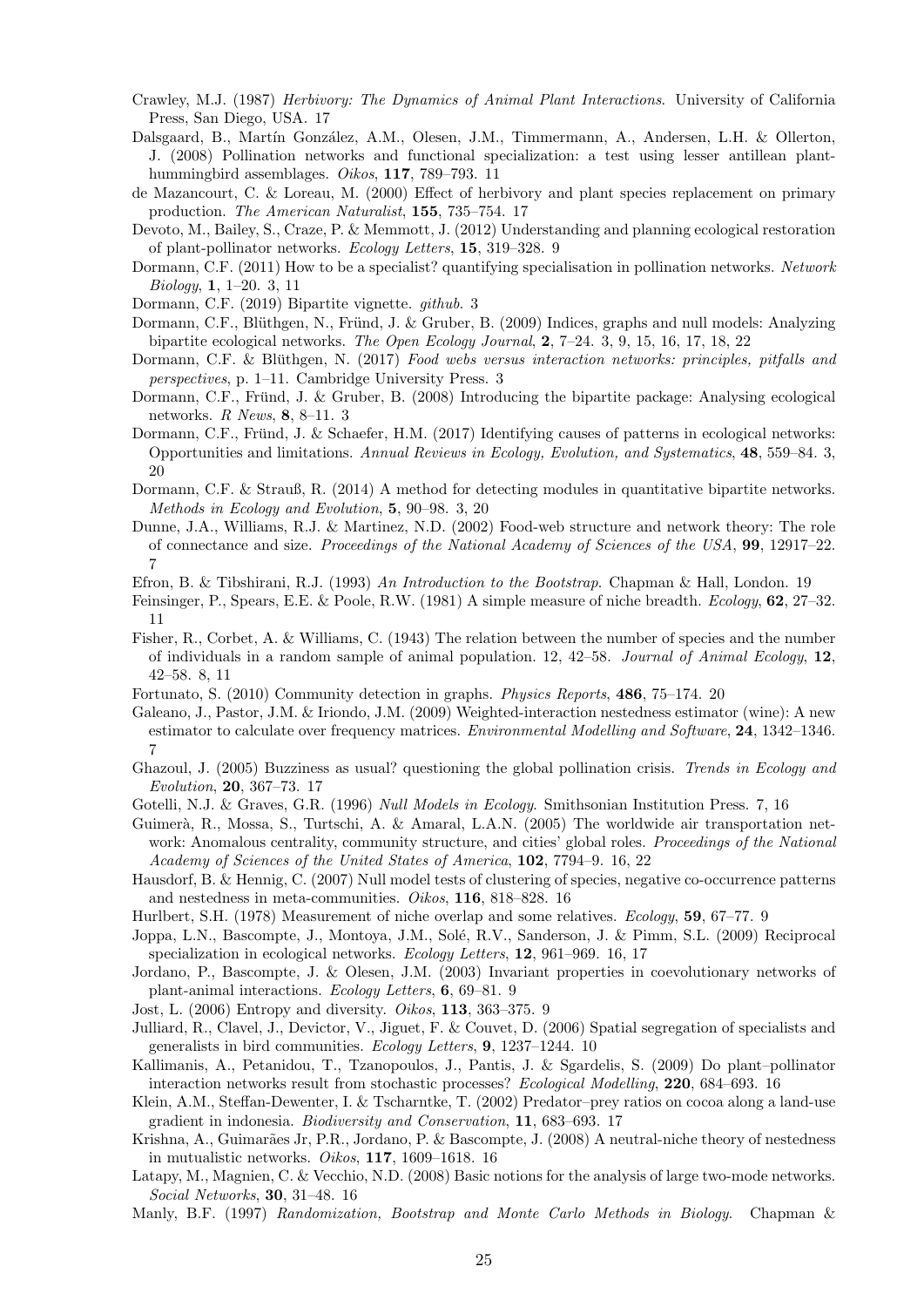Hall/CRC, New York, 2nd edition. 19

- Martín González, A.M., Dalsgaard, B. & Olesen, J.M. (2010) Centrality measures and the importance of generalist species in pollination networks. *Ecological Complexity*, 7, 36–47. 10
- Memmott, J. (1999) The structure of a plant-pollinator food web. *Ecology Letters*, 2, 276–280. 20
- Memmott, J., Waser, N.M. & Price, M.V. (2004) Tolerance of pollination networks to species extinctions. *Proceedings of the Royal Society London B*, 271, 2605–11. 9
- Moore, J.E. & Swihart, R.K. (2007) Toward ecologically explicit null models of nestedness. *Oecologia*, 152, 763–77. 16
- Morris, R.J., Lewis, O.T. & Godfray, H.C.J. (2005) Apparent competition and insect community structure: towards a spatial perspective. *Annales Zoologici Fennici*, 42, 449–462. 4
- Motten, A.F. (1982) *Pollination Ecology of the Spring Wildflower Community in the Deciduous Forests of Piedmont North Carolina*. PhD thesis, Duke University. 4, 5
- Müller, C.B., Adriaanse, I.C.T., Belshaw, R. & Godfray, H.C.J. (1999) The structure of an aphid–parasitoid community. *Journal of Animal Ecology*, 68, 346–370. 8
- Newman, M.E.J. (2003) The structure and function of complex networks. *SIAM Review*, 45, 167–256. 20
- Newman, M.E.J. & Girvan, M. (2004) Finding and evaluating community structure in networks. *Physical Review E*, 69, 1–15. 16, 20
- Olesen, J.M., Bascompte, J., Dupont, Y.L. & Jordano, P. (2007) The modularity of pollination networks. *Proceedings of the National Academy of Sciences of the USA*, 104, 19891–19896. 22
- Opsahl, T. (2010) Triadic closure in two-mode networks: redefining the global and local cluster coefficient. *arXiv*, p. 1006.0887v2. 8
- Patefield, W.M. (1981) Algorithm as159. an efficient method of generating r x c tables with given row and column totals. *Applied Statistics*, 30, 91–97. 16
- Pielou, E.C. (1972) 2<sup>k</sup> contingency tables in ecology. *Journal of Theoretical Biology*, **34**, 337–352. 9
- Pilosof, S., Porter, M.A., Pascual, M. & Kéfi, S. (2017) The multilayer nature of ecological networks. *Nature Ecology & Evolution*, 1, 0101–0101. 23
- Pocock, M.J.O., Evans, D.M. & Memmott, J. (2012) The robustness and restoration of a network of ecological networks. *Science*, 335, 973–977. 24
- Poisot, T., Bever, J.D., Nemri, A., Thrall, P.H. & Hochberg, M.E. (2011a) A conceptual framework for the evolution of ecological specialisation. *Ecology Letters*, 14, 841–851. 10
- Poisot, T., Canard, E., Mouquet, N. & Hochberg, M.E. (2012) A comparative study of ecological specialization estimators. *Methods in Ecology and Evolution*, 3, 537–544. 10, 11
- Poisot, T., Lepennetier, G., Martinez, E., Ramsayer, J. & Hochberg, M.E. (2011b) Resource availability affects the structure of a natural bacteria-bacteriophage community. *Biology Letters*, 7, 201–4. 10
- Roberts, A. & Stone, L. (1990) Island-sharing by archipelago species. *Oecologia*, 83, 560–567. 8
- Rodríguez-Gironés, M.A. & Santamaría, L. (2006) A new algorithm to calculate the nestedness temperature of presence-absence matrices. *Journal of Biogeography*, 33, 924–935. 7
- Santamaría, L. & Rodríguez-Gironés, M.A. (2007) Linkage rules for plant–pollinator networks: trait complementarity or exploitation barriers ? *PLoS Biology*, 5, e31. 16
- Schluter, D. (1984) A variance test for detecting species associations, with some example applications. *Ecology*, 65, 998–1005. 9
- Schoener, T. (1989) Food webs from the small to the large. *Ecology*, 70, 1559–1589. 10
- Shermer, M. (2012) *The Believing Brain: From Ghosts and Gods to Politics and Conspiracies How We Construct Beliefs and Reinforce Them as Truths*. St. Martin's Griffin, New York. 16
- Steffan-Dewenter, I. & Schiele, S. (2008) Do resources or natural enemies drive bee population dynamics in fragmented habitats? *Ecology*, 89, 1375–1387. 17
- Stone, L. & Roberts, A. (1990) The checkerboard score and species distributions. *Oecologia*, 85, 74–79. 9
- Stone, L. & Roberts, A. (1992) Competitive exclusion, or species aggregation? an aid in deciding. *Oecologia*, 91, 419–424. 8, 9
- Thébault, E. (2013) Identifying compartments in presence-absence matrices and bipartite networks: insights into modularity measures. *Journal of Biogeography*, 40, 759–768. 22
- Tylianakis, J.M., Tscharntke, T. & Lewis, O.T. (2007) Habitat modification alters the structure of tropical host-parasitoid food webs. *Nature*, 445, 202–5. 7, 8
- Vázquez, D.P. & Aizen, M.A. (2003) Null model analyses of specialization in plant–pollinator interactions. *Ecology*, 84, 2493–2501. 16, 22
- Vázquez, D.P. & Aizen, M.A. (2006) Community-wide patterns of specialization in plant-pollinator interactions revealed by null models. N.M. Waser & J. Ollerton, eds., *Plant-Pollinator Interactions: From Specialization to Generalization*, pp. 200–219. University of Chicago Press, Chicago. 16
- Vázquez, D.P., Blüthgen, N., Cagnolo, L. & Chacoff, N.P. (2009) Uniting pattern and process in plantanimal mutualistic networks: a review. *Annals of Botany*, 103, 1445–57. 16
- Vázquez, D.P. & Simberloff, D. (2003) Changes in interaction biodiversity induced by an introduced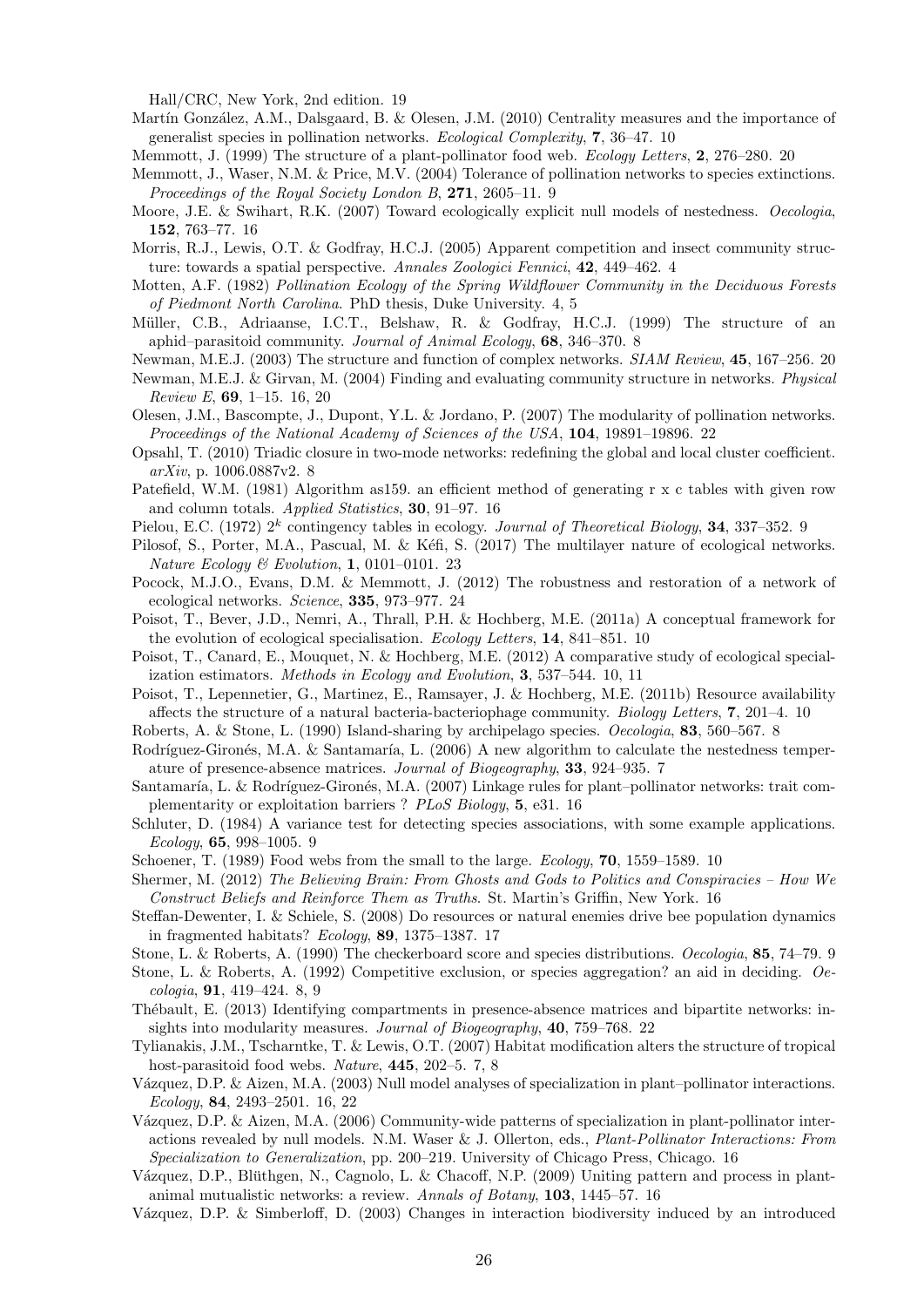ungulate. *Ecology Letters*, 6, 1077–1083. 19

- Vázquez, D.P., Melián, C.J., Williams, N.M., Blüthgen, N., Krasnov, B.R. & Poulin, R. (2007) Species abundance and asymmetric interaction strength in ecological networks. *Oikos*, 116, 1120–1127. 10, 17
- Waser, N.M., Chittka, L., Price, M.V., Williams, N.M. & Ollerton, J. (1996) Generalization in pollination systems, and why it matters. *Ecology*, 77, 1043–1060. 17
- Waser, N.M. & Ollerton, J. (2006) *Plant-Pollinator Interactions: From Specialization to Generalization*. University of Chicago Press, Chicago. 17
- Watts, D.J. & Strogatz, S.H. (1998) Collective dynamics of 'small-world' networks. *Nature*, 393, 440–442. 8